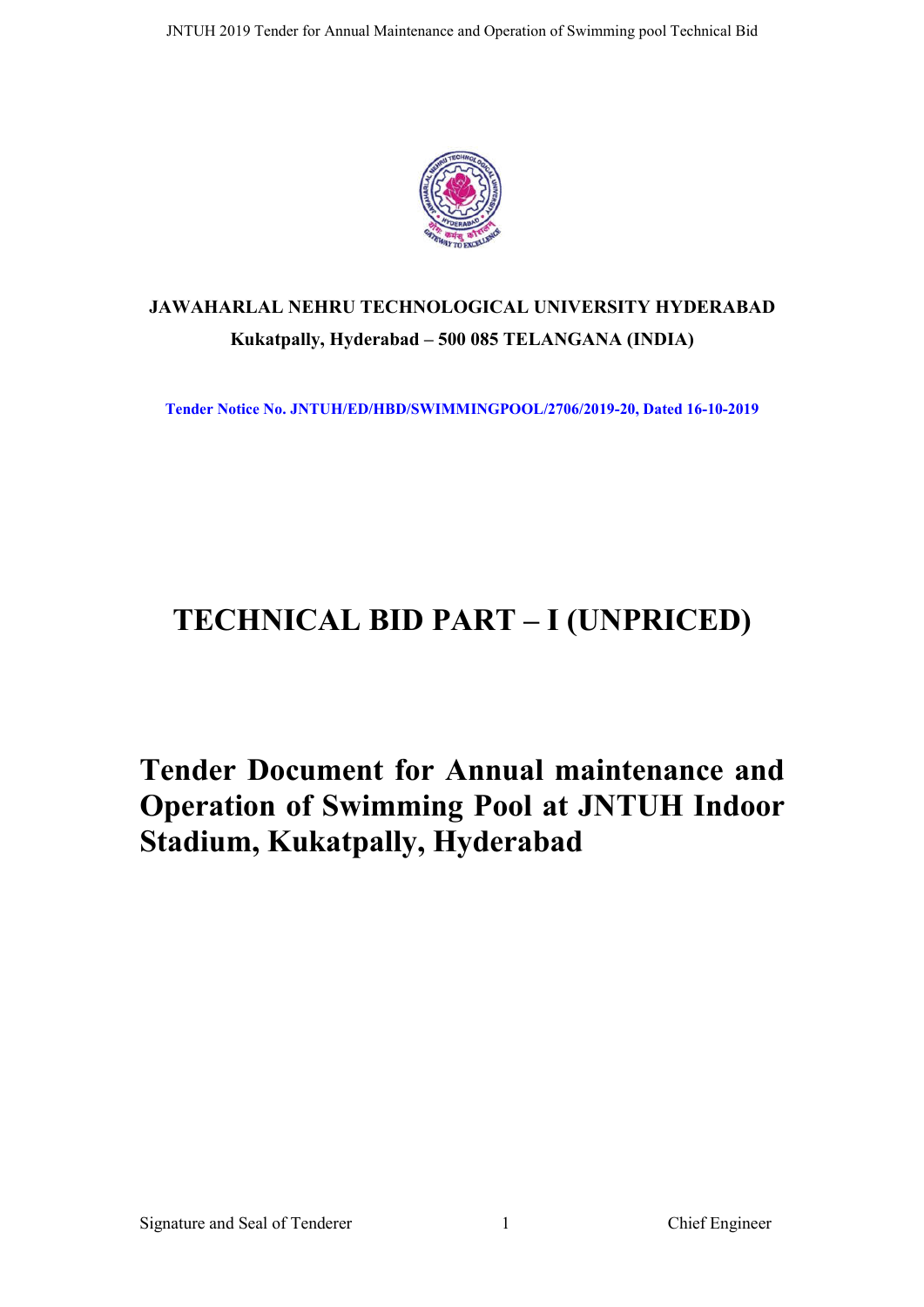Tender Document forAnnual maintenance and Operation of Swimming Pool at JNTUH Indoor Stadium, Kukatpally, Hyderabad

# **Contents**

| SI.            | <b>Item</b>                                                   | Page No.       |
|----------------|---------------------------------------------------------------|----------------|
| No.            |                                                               |                |
| $\mathbf{1}$   | Cover page                                                    | 1              |
| $\overline{2}$ | Index                                                         | $\overline{2}$ |
| $\overline{3}$ | Section $-1$ : Notice Inviting Tender                         | $3 - 4$        |
| $\overline{4}$ | Section $-2$ Eligibility Criteria                             | 5              |
| 5              | Section $-3$ : Instructions to Tenderers                      | $6-9$          |
| 6              | Section $-4$ : Terms & Conditions                             | $10 - 17$      |
|                | Annexures:<br>Annexure - I- Check list of documents placed in | 18             |
|                | <b>Technical Bid Part-I.</b>                                  |                |
|                | Annexure - II- Compliance Report.                             | 19             |
|                | Annexure - III- Tendering Agency's Profile                    | 20             |
|                | Annexure - IV- Participation of near relatives of             | 21             |
| $\tau$         | employees.                                                    |                |
|                | Annexure - V- No Dues Certificate.                            | $22 - 23$      |
|                | Annexure - VI- Affidavit regarding Non Blacklisting /         | 24             |
|                | Prosecution.                                                  |                |
|                | Annexure – VII – Scope of Service.                            | $25 - 26$      |
|                | Annexure – VIII – Deployment of Workers.                      | 27             |
|                | Annexure – IX – List of Present and Past Clients              | 28             |
| 8              | $Annexure - X - Price Bid$                                    | 29             |

# **PART – I TECHNICAL BID (Unpriced)**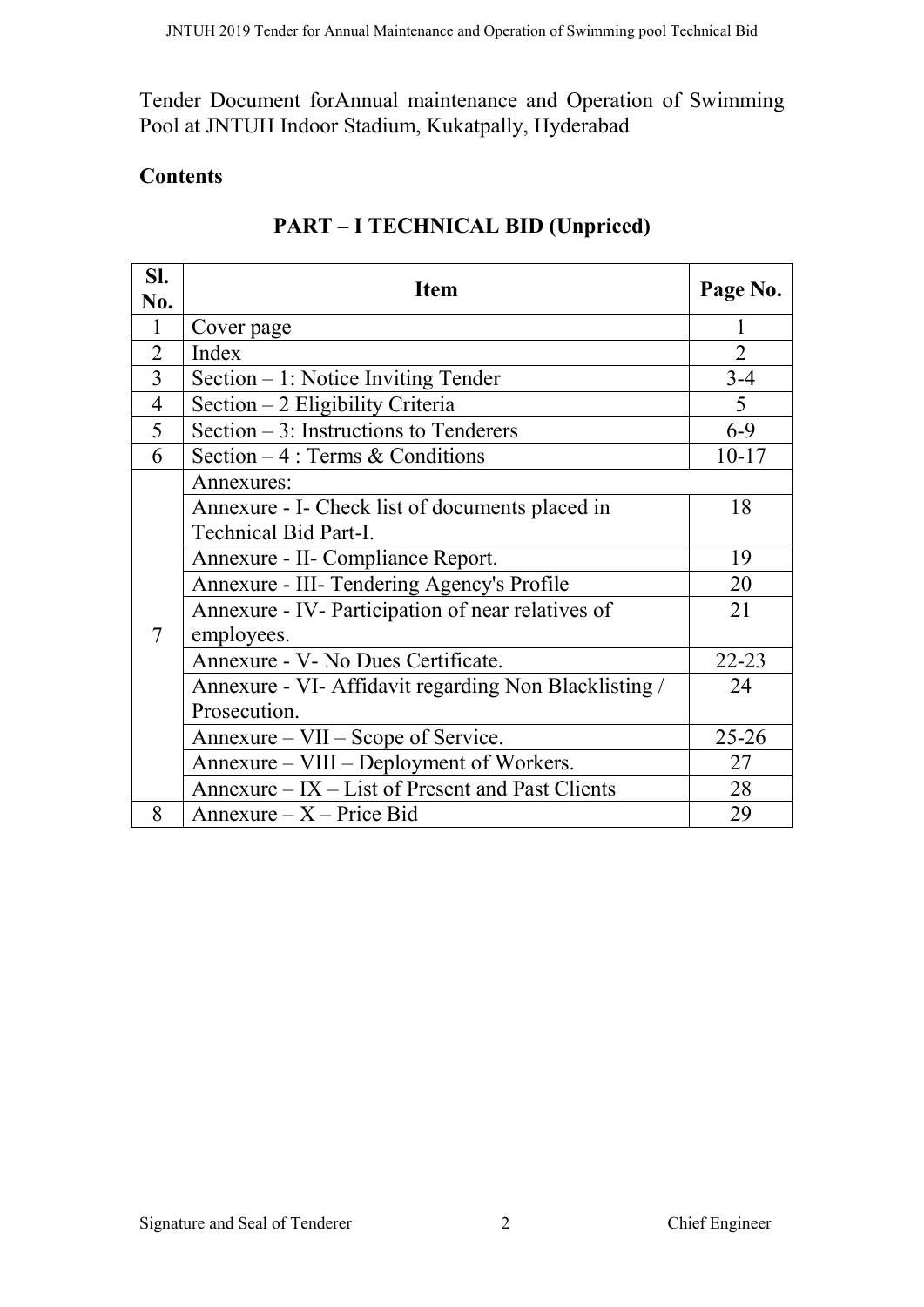#### **Section 1**

#### **CONVENTIONAL TENDER BOX SYSTEM**

The Chief Engineer, JNTUH Kukatpally, Hyderabad invites sealed tenders in theprescribed format under two bid system - Technical Bid (Part-I unpriced) & FinancialBid (Part-II priced) - from the Telangana State based Vendors / Service Providers, whofulfills eligibility criteria as per Section 2 of the Tender Notice,for Annual maintenance and Operation of Swimming Pool at JNTUH Indoor Stadium, Kukatpally, Hyderabad.The tender document can be obtained from the Chief Engineer, JNTUH Kukatpally, Hyderabad-85,by submitting a written request on the letter head against DD/ submission of a non-refundable Demand Draft of Rs.1180/- (Rs. OneThousand One hundred eighty only) drawn on any Nationalized/Scheduled Bank in favour of "The Registrar, JNTUH Kukatpally", payable at Hyderabad duringall working days (Monday to Saturday) between 11.00 AM to 03.00 PM from **18/10/2019 to 01/11/2019**. The tender document can also be downloaded from JNTUH websitewww.jntuh.ac.in In case, the tender document is downloaded, the tenderfee of Rs. 1180/- (non-refundable) should be paid through a separate demand draftdrawn on a Nationalized /Scheduled bank favouring **"The Registrar, JNTUH Kukatpally", payable at Hyderabad which must be enclosedwith the Technical Bid (Part – I unpriced).The tenders for which Tender Fee is notpaid shall be summarily rejected.**

Each tender must be accompanied with an Earnest Money Deposit (EMD) in the form ofa demand draft for Rs. 10,000 (Rupees Ten thousand only) drawn on any nationalized / scheduled Bank in favour of **The Registrar, JNTUH Kukatpally", payable at Hyderabad**only. No other form of payment will be accepted forsubmission of EMD. The said demand draft of the earnest money must be attached withthe Technical Bid (Part-I unpriced). At theback of the demand draft, the name of theTenderer should be clearly written with the caption "Annual maintenance and Operation of Swimming Pool at JNTUH Indoor Stadium, Kukatpally, Hyderabad". Tenders submitted without EMD shall not be evaluated or considered.

The tender (containing separate sealed envelopes for Technical Bid Part –I unpriced&Financial Bid Part – II priced) should be submitted in a third sealed envelope marked on the contract of the contract of the contract of the contract of the contract of the contract of the contract of the contract of the contract of the contract of the contract of the contract of the contract of the top "Tender for Annual maintenance and Operation of Swimming Pool at JNTUH Indoor Stadium, Kukatpally, Hyderabad" with the name, address and telephone number ofthe Tenderer at the bottom of the cover on the left. The complete sealed tenderaddressed to Chief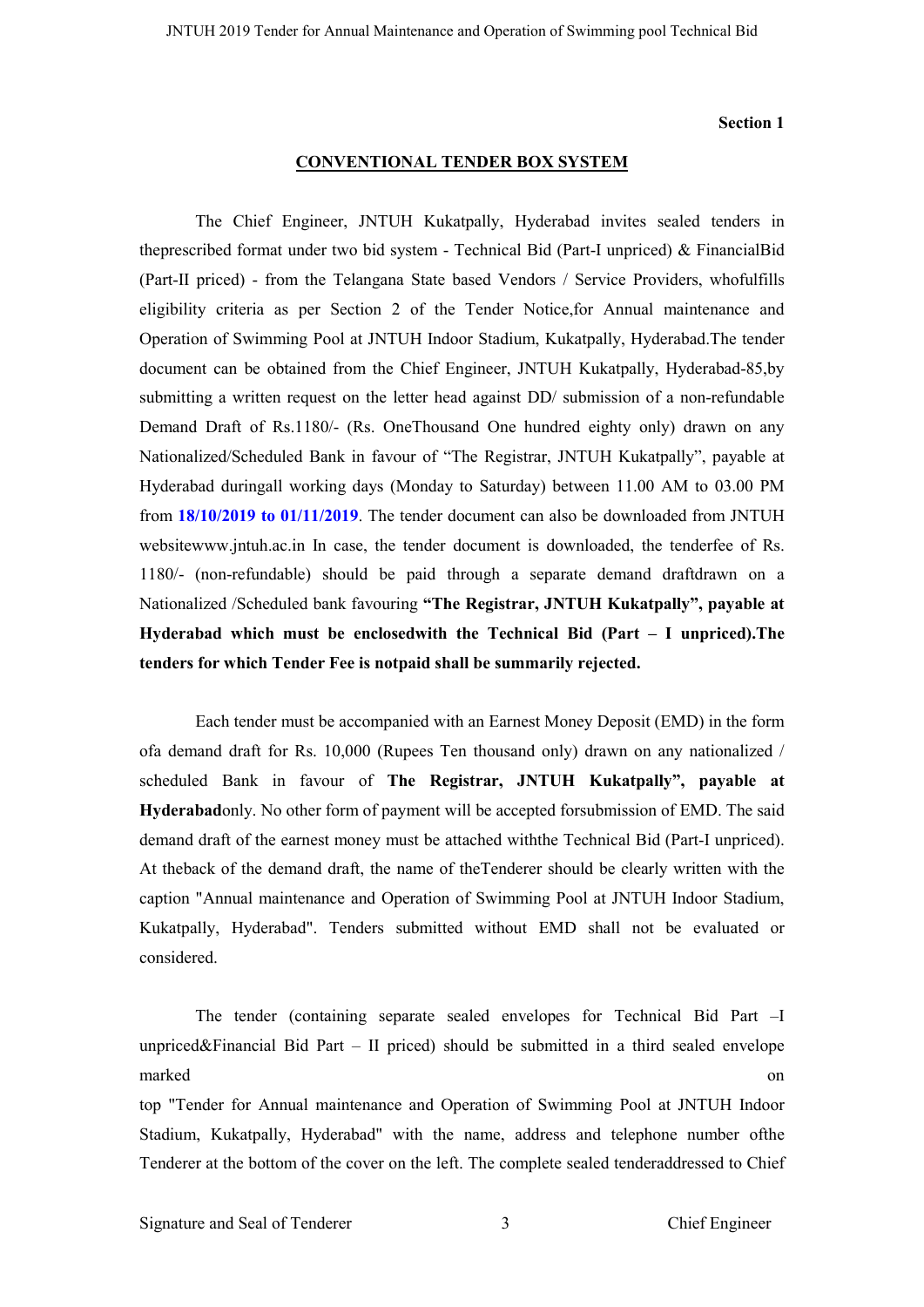Engineer, JNTUH Kukatpally, Hyderabad – 500085 shouldbe dropped in the locked tender box available at the Chief Engineer Office on ground floor at JNTUH Kukatpally,Hyderabad till **3.00 PM on 01/11/2019**. JNTUH shall not be responsible if the Tenders aredelivered elsewhere or are not delivered on time due to postalor any other delays.Tenders are not transferable under any circumstances. JNTUH reserves the rights toaccept, reject any or all Tenders without assigning any reasons thereof. JNTUH reservesthe right to disqualify such Tenderers who have a record of not meeting the contractualobligations against earlier contracts entered into with JNTUH or with any Central or StateGovernment Agencies.All information with regard to anymodification/amendment/extension of dates etc. inrespect of this tender, till the entire process is completed, will be uploaded on JNTUHwebsite www.jntuh.ac.in

| 1)  | Name of the work                                                                                                                                                                                           |                | <b>Annual maintenance and Operation of</b><br><b>Swimming Pool</b><br><b>JNTUH</b><br>at<br><b>Indoor</b><br><b>Stadium, Kukatpally, Hyderabad</b>                                                        |
|-----|------------------------------------------------------------------------------------------------------------------------------------------------------------------------------------------------------------|----------------|-----------------------------------------------------------------------------------------------------------------------------------------------------------------------------------------------------------|
| 2)  | Estimate Contract value of work put to tender                                                                                                                                                              | $\ddot{\cdot}$ | <b>Rs. 0.00</b>                                                                                                                                                                                           |
| 3)  | Period of completion of work                                                                                                                                                                               | $\vdots$       | 12 Months                                                                                                                                                                                                 |
| 4)  | Form of contract / class of contractor eligible                                                                                                                                                            | $\vdots$       | <b>LUMPSUM</b>                                                                                                                                                                                            |
| 5)  | E.M.D. to be paid in the shape of Demand<br>of <b>Registrar</b><br>Draft in favour<br><b>JNTUH</b><br><b>KUKATPALLY,</b><br>pavable<br>at<br><b>HYDERABAD</b> obtained from Nationalized<br>Bank/Scheduled |                | <b>Rs. 10,000.00</b>                                                                                                                                                                                      |
| 6)  | Issue of tender document                                                                                                                                                                                   | $\ddot{\cdot}$ | 18/10/2019 to 01/11/2019                                                                                                                                                                                  |
| 7)  | Last date $&$ time for submission of tender                                                                                                                                                                | $\ddot{\cdot}$ | 01/11/2019 up to 3.00 PM                                                                                                                                                                                  |
| 8)  | Date & time of opening of Technical Bids                                                                                                                                                                   | $\ddot{\cdot}$ | 01/11/2019 up to 3.30 PM                                                                                                                                                                                  |
| 9)  | Date & time of opening of Financial Bids                                                                                                                                                                   |                | Will be informed later to the technically<br>acceptable shortlisted bidders. These<br>bidders have to produce their original<br>certificates & documents for verification<br>before opening of price bid. |
| 10) | Processing Fee (non-refundable) to be paid<br>in the shape of Demand Draft in favour of<br>Registrar<br><b>JNTUH</b><br>KUKATPALLY,<br>payable at HYDERABADobtained from<br>Nationalized Bank/Scheduled    |                | Rs. 1,180/-                                                                                                                                                                                               |
| 11) | Address for Submission of Quotations<br>Note: Notice for amendment if any, shall be hosted on JNTU website www.jntuh.ac.in separately                                                                      | $\ddot{\cdot}$ | Chief Engineer,<br>Engineering Department,<br>JNTUH Kukatpally,<br>Hyderabad - 500085<br>Telangana State,<br>India. Tel: +914023156110<br>chiefengineerjntuh@gmail.com                                    |

**Important information for tenderers:**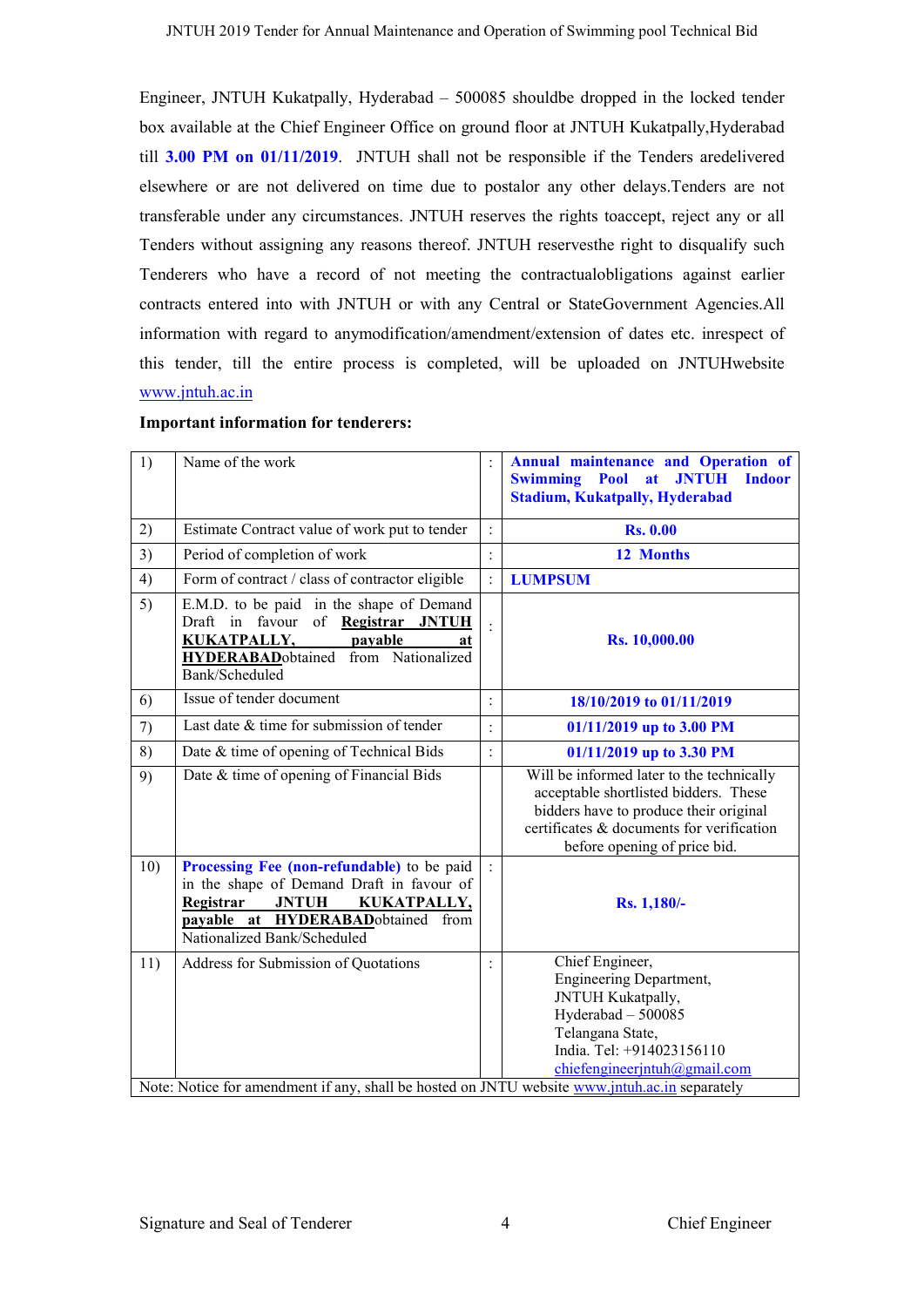#### **Section 2**

#### **Eligibility Criteria**

- I. The Service Provider/Contractor should be registered firms with state or central government and having relevant expertise and experience.
- II. The Service Provider/Contractor should possess valid Provident Fund Registration Number under EPF Act 1952 with PF Department in Telangana State.
- III. The Service Provider/Contractor should possess valid ESI Registration Number under ESI Act 1948 with ESI Authorities in Telangana State.
- IV. The Service Provider/Contractor should have minimum average annual turnover for the last at least Three out of Four financial years (2015-16, 2016-17 & 2017-18 & 2018-19) of Rs. 15.00 lac of which one financial year turnover should be of at least Rs 20.00 lac**.**
- V. The service provider/Contractor should have IT returns for last three financial years.
- VI. The service provider/Contractor should furnish satisfactory certificate from the Clients

**Section 3**

**Instructions to Tenderers**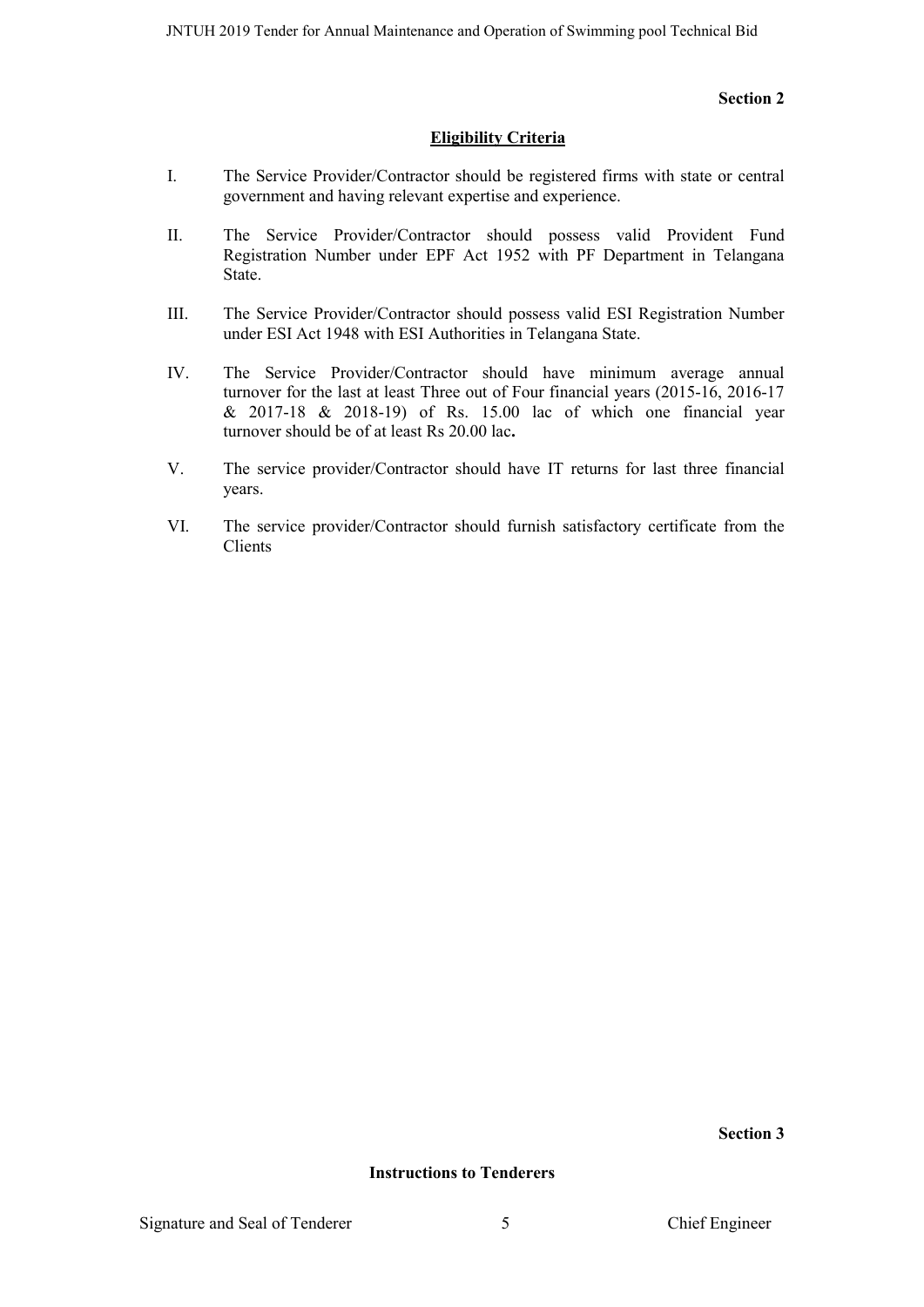- 1. The Tenderer must be based in India level and operating their business in and around Telangana state and must qualify the eligibility criteria as per Section 2 of the tender.The tenders not fulfilling this condition shall be summarily rejected.
- 2. Before tendering, the tenderer may visit the site where intended services are to be provided and satisfy him-self /themselves as to the conditions prevalent at the site. No claim on this account shall be entertained by the JNTUH under any circumstances subsequently.
- 3. Each bidder shall submit only one tender either by himself or as a partner in joint venture or as a member of consortium. If a bidder or if any of the partners in a joint venture or any one of the members of the consortium participate in more than one bid, the bids are liable to be rejected.
- 4. All the information as required in the tender document should be filled up in the relevant part and no column should be left unfilled. An incomplete tender document ortender document submitted without tender fee (if applicable) and earnest money deposit (EMD) will be summarily rejected.
- 5. The tender must be submitted in two bids (Technical- unpriced & Financial- priced).
- 6. **The Technical Bid (Part – I unpriced)** envelope must have all the essential documents, failing which the tender will be deemed as non-responsive and disqualifiedfor bidding process. The list of documents to be attached with Technical Bidismentioned in **Annexure-I** (Checklist for documents). The Tenderer must attach all thedocuments as per Annexure I, failing which his tender will be rejected.
- 7. **Financial Bid envelope (Part – II priced)-** should be sealed with wax/tape and consist of only the Financial Bid Part-II (Priced) of tender document showing the amount of charges for Maintenance & operation Services for Swimming Pool. The amount of charges must be quoted both in figure and in words. In case of any inconsistency the amount quoted in words will be considered forevaluation andsame shall be binding upon the tenderer. (As per price bid format)

The lump sum amount per month should be quoted both in words and figures. The lump sum amount quoted shall be inclusive of all wages, material for maintenance andoperation of swimming pool, all overheads and taxes. However, GST which the bidder/ contractor charges extra in the bill as per applicable rules and which he is liable to deposit to the government authority in respect of this contract, if applicable, will be borne by JNTUH. All Statutory deductions such as TDS, surcharge,Education cess, Higher education cess will be deducted as applicable from time totime.

- 8. The tender (containing separate sealed envelopes for Technical Bid Part –I unpriced & Financial Bid Part – II priced) should be submitted in a third sealed envelope markedon top "Tender for Annual maintenance and Operation of Swimming Pool at JNTUH Indoor Stadium, Kukatpally, Hyderabad" with the name,address and telephone number of the Tenderer at the bottom of the cover on the left.The complete sealed tender addressed to Chief Engineer, JNTUHKukatpally, Hyderabad should be dropped in the locked tender box available atthe reception on ground floor at JNTUH, Kukatpally, Hyderabad till **3.00PM on 01/11/2019.** JNTUH shall not be responsible if the Tenders are delivered elsewhere or arenot delivered ontime due to postal or any other delays
- 9. All overwriting/corrections should be duly signed by the tenderer.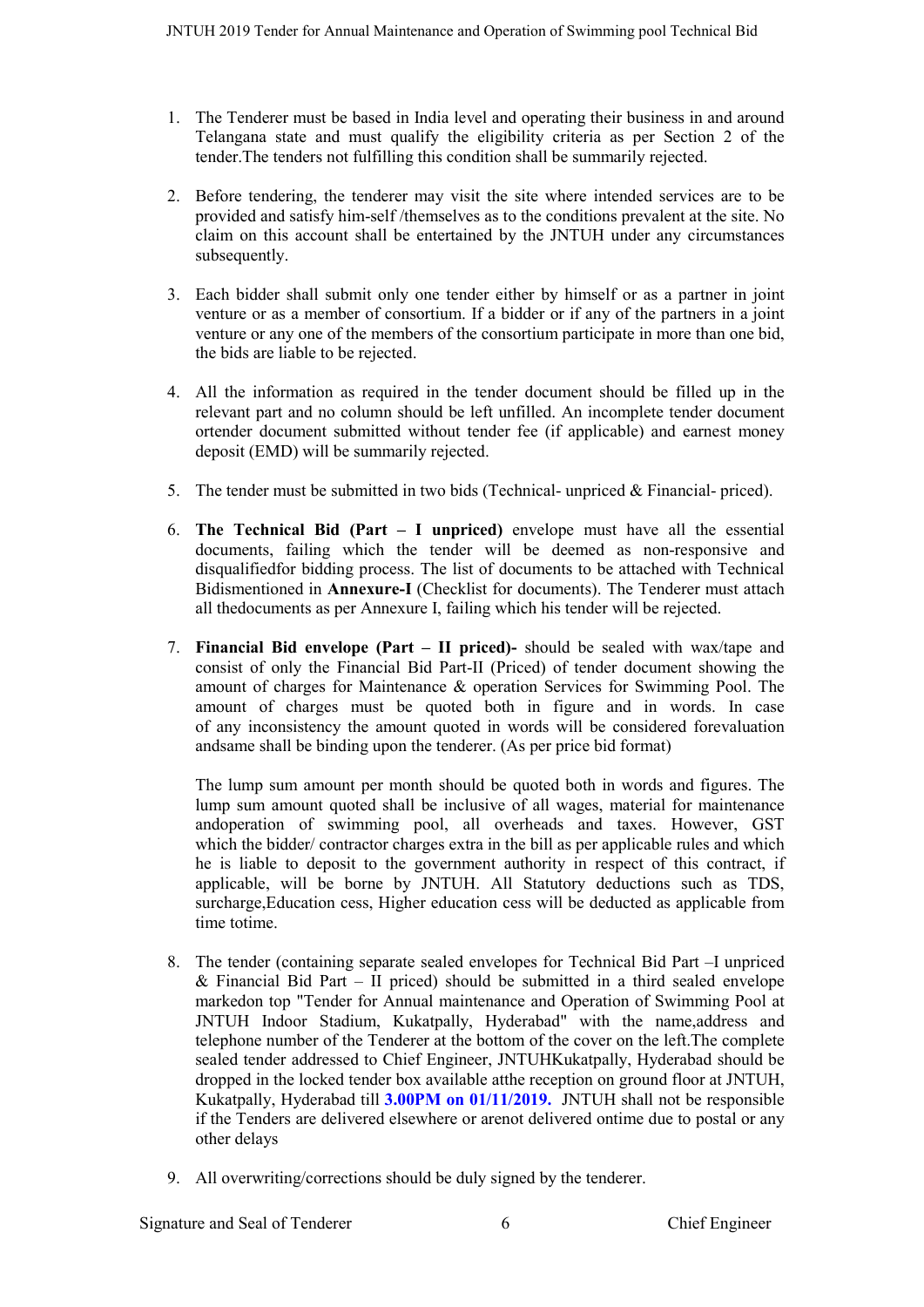- 10. Canvassing or offer of an advantage or any other inducement by any person with a view to influencing acceptance of a bid will be an offence under Laws of Land. Such action will result in the rejection of bid, in addition to other punitive measures.
- 11. Bids must be received in JNTUH, Kukatpally, Hyderabad at the address specified above but not laterthan the date and time stipulated in the Notice Inviting Tender. The JNTUH may, at itsdiscretion, extend the deadline for submission of bids in which case all rights andobligations of the JNTUH and the Bidder will be the same.
- 12. Any bid received by JNTUH after the deadline for submission of bids, as stipulated above, shall not be considered
- 13. Tenderer signing the tender must clearly specify whether he is signing as sole proprietor, partner, under power of attorney or as Director/ Manager/ Secretary etc., as the case may be. Copies of the document authorising the signatory to sign the tender on behalf of tenderer must be attached with the technical bid.
- 14. Initially, the contract will be awarded for one year, which may be extended on the basis of satisfactory services to the satisfaction of JNTUH for second and third year on the original terms and conditions.
- 15. The total amount quoted to be charged by L-1 bidder will remain fixed for 1st year of contracted period and there will not be any enhancement during the 1st year. JNTUH will not pay any thing over and above this amount during the 1st year.
- 16. The contract may be renewed for any periods beyond 1st year on yearly basis, subject to satisfactory services to JNTUH. The amounts payable during such period of renewal, if agreed, may be enhanced for 2nd year and 3rd year at a rate not exceeding 10% per year on the amounts quoted under this bid. The contract may be renewed for further period of 2 year (Total period not to exceed 5 year) on mutual negotiation and consent.
- 17. JNTUH may at its discretion, amend/modify the tender/and or extend the deadline for submission of tenders at any time prior to the last date for submission of Tenders. JNTUH may for any reason, whether at its own initiative or as a consequence of Pre-Bidconference in response to a clarification requested by a prospective Tenderer, maymodify the Tender documents by amendment and information thereof will be uploadedon Company's website www.jntuh.ac.in and shall be binding on allconcerned.
- 18. The amendments shall be intimated in writing or by Post or by e-mail to all prospectiveTenderers on the address intimated at the time of purchase of Tender documentandalso uploaded on website of the Company or at the time of attending pre-bidconference and those amendments will be binding upon them.
- 19. JNTUH before opening of financial bids, at its discretion may increase or decrease thescope of services required under the tender. In such a case JNTUH may seek fresh financial bids keeping in view the changed scope of services required.
- 20. JNTUH reserves the right to accept or reject any or all the tenders without giving any notice or assigning any reason and shall not be bound to accept the lowest tender. The decision of the Chief Engineer, JNTUH in this regard shall be final and binding on all.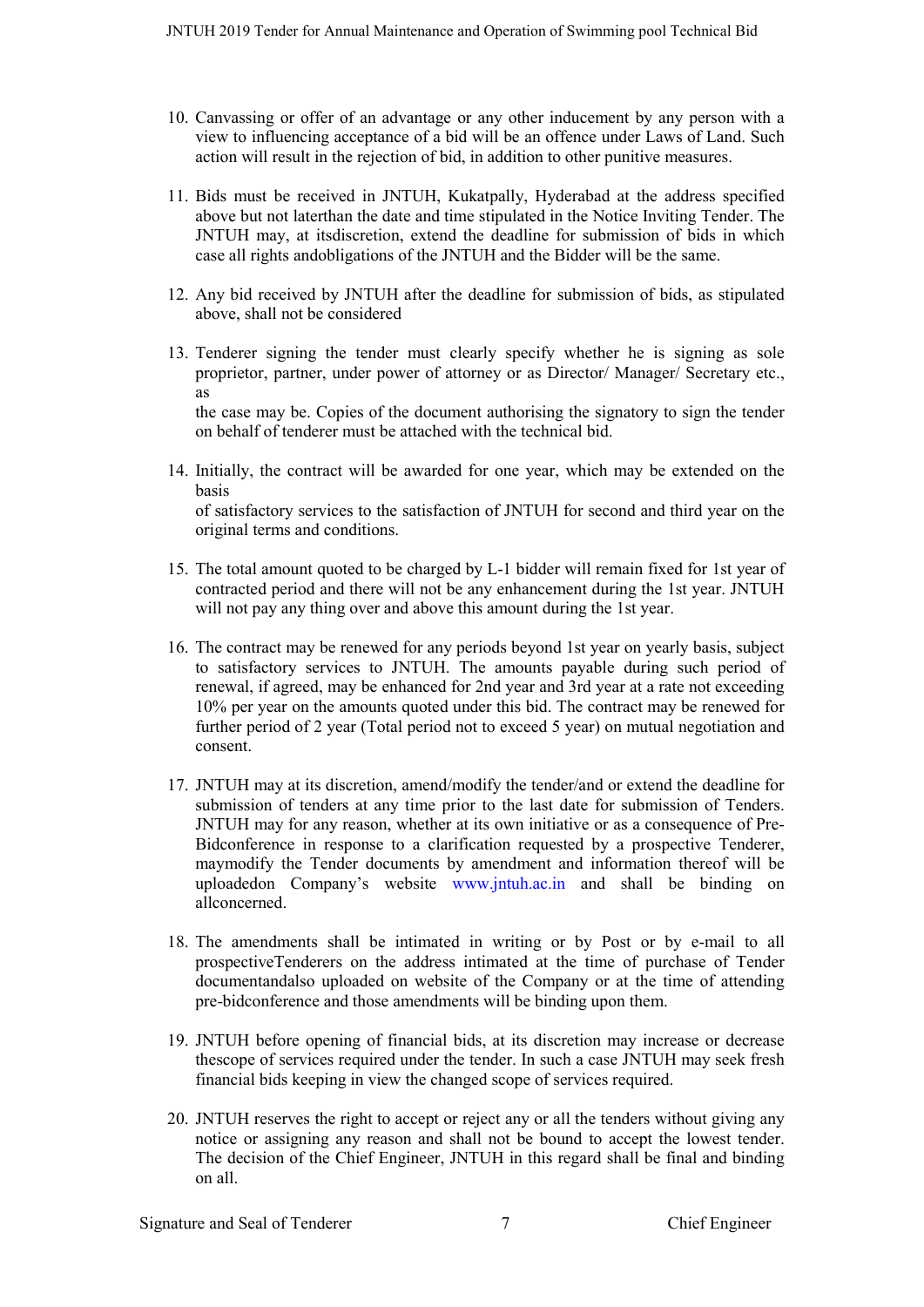21. The Contractor / Service Provider shall not employ any person below the age of 18 years.The Contractor / Service Provider shall indemnify the JNTUH& its representative(s) from and against all claims and penalties which may be suffered by the JNTUH by reason of any default on the part of the Contractor / Service Provider to

observe and / or in the performance of the provisions of Employment of Children Act 1938 OR any re-enactment or modification of the same.

- 22. The Technical Bids (Part I unpriced) shall be opened on **01/11/2019 at 3.30 PM** in the office of the Chief Engineer, JNTUH,Kukatpally, Hyderabad in the presence of Tenderers or their authorised representative(s) who wish to be present. The Financial Bids (Part – II priced) of only those Tenderers, whose technical bid is found responsivewill be opened at a later date and time to be informed by the JNTUH. The tenderopening committee (TOC) of JNTUH shall open the properly sealed tenders only.Unsealed or improperly sealed tenders shall be rejected. Conditional bids will also besummarily rejected.
- 23. In case the last date of receipt/opening of tender, date of Pre-bid conference is declared a holiday the same shall be extended to the next following working day. The time and venue will remain the same.
- 24. All the Financial Bids (Part II Priced) of Tenderers whose Technical Bids (Part I unpriced) have been opened, will be sealed in one envelope acknowledged by TenderOpening Committee and will be kept in the custody of Chief Engineer, JNTUH till thedate of opening of the same.
- 25. The Tenders shall be valid for a period of at least six months (180 days) from the date of opening of the tender. If the tenderer withdraws /amends / impairs /derogates from the tender in any respect during this period of validity of the offer, the EMD is liable tobe forfeited. Incomplete, conditional tenders and e-mail/telegraphic tenders are liableto be rejected. The bidders whose technical bids have been found apparently responsive as per documents and information furnished viz. a viz. criteria laid down inthe Tender Document will be short listed.
- 26. In order to satisfy itself about the nature and quality of services rendered by the tenderer, JNTUH may depute its Officer(s) or authorized representative to visit the institute/establishments mentioned by the bidder. Besides, JNTUH may also arrange forverification of any document / testimonial submitted by bidder in support  $\&$ complianceof technical criteria as laid down in the tender document. It will be mandatory for thebidder to extend full cooperation to JNTUH so that necessary verification is completedwithout any delay. In case the bidder fails to cooperate or where after verification it isrevealed that bidder does not meet with the criteria as laid down in the TenderDocument, then his bid would be considered as non- responsive and their financialbids will not be processed further and EMD will be forfeited.
- 27. The Technical Bids of those bidders, where JNTUH after its inspection/investigation / verification is satisfied with regard to compliance of technical criteria as laid down in the Tender Document, will be declared as found responsive.
- 28. The Financial Bids (Part-II-Priced) of only those tenderers whose Technical Bids (PartI-Un priced) are found responsive by JNTUH will be opened, further processed andevaluated.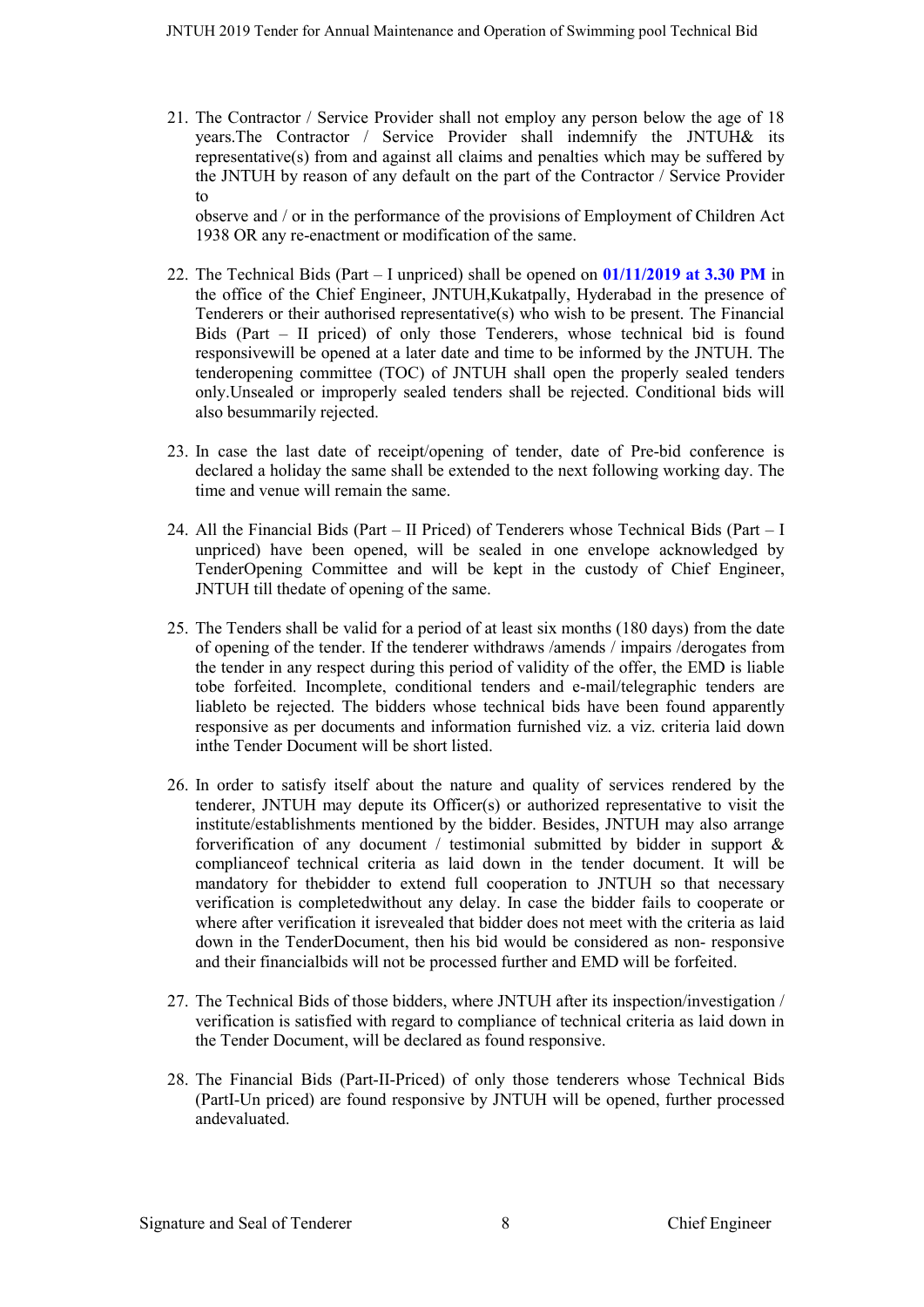- 29. JNTUH will award the contract to the successful evaluated bidder whose bid has been found to be responsive and who is eligible and qualified to perform the contract satisfactorily as per terms and conditions incorporated in this tender document.
- 30. JNTUH will communicate the successful bidder by letter sent through Courier/Registered Post/e-mail and by uploading on Company's website that hisbid has been accepted. This letter of award of work shall prescribe the amount of Charges per month which JNTUH will pay to the Contractor in consideration of the execution of work / services by the Contractor.
- 31. The successful Tenderer shall be required to deposit an additional sum of **Rs.20,000/- (Rupees Twenty thousand only)** as security amount by a Demand Draft drawn in the favour of The Registrar, JNTUH Kukatpally Hyderabad, payable at Hyderabad and present himself to execute a ContractAgreement with JNTUHasper terms and conditions of the tender on non judicial stamp paper of requisite value as applicable in the State of Telangana within 15 days from the date of receipt ofwork award letter. The EMD also of the successful tenderer will be merged with thesecurity amount. This total security amount of Rs.30,000/- (Rs. Thirty Thousand only) will remain with JNTUH throughout the period of contract. This security amountwill be refunded to the Contractor within 60 days of completion of the contractsubjectto (i) Satisfactory Performance of the Contract (ii) Deducting any dues payable toJNTUH on whatsoever account (iii) Any deduction due to Contractors/Service Providersobligation under the contract and subject to such deductions as may be necessary formaking of JNTUH's claim against the Service Provider. This Security deposit will notbear any interest of whatsoever kind.
- 32. The Service Provider/Contractor will also be required to submit a "No Dues" indemnity bond on non judicial stamp paper of requisite value duly notarized as per specimen enclosed in Annexure V after completion/termination of contract.
- 33. The selected Service Provider shall start the services in accordance with the time schedule specified in the work order issued by JNTUH after acceptance of Tender. Extension will not be given except in exceptional circumstances. In case the services are not started on the stipulated date as indicated in the work order, JNTUH reserves the right to cancel the work order and forfeit the EMD and or Security Deposit.
- 34. SIGNING OF CONTRACT: the successful Tenderer shell present himself for signing the contract within two weeks after receipt of a ward Letter from JNTUH. Commencement of services shell be made by the Contractor accordance with the schedule specified in the work Order issued by JNTUH.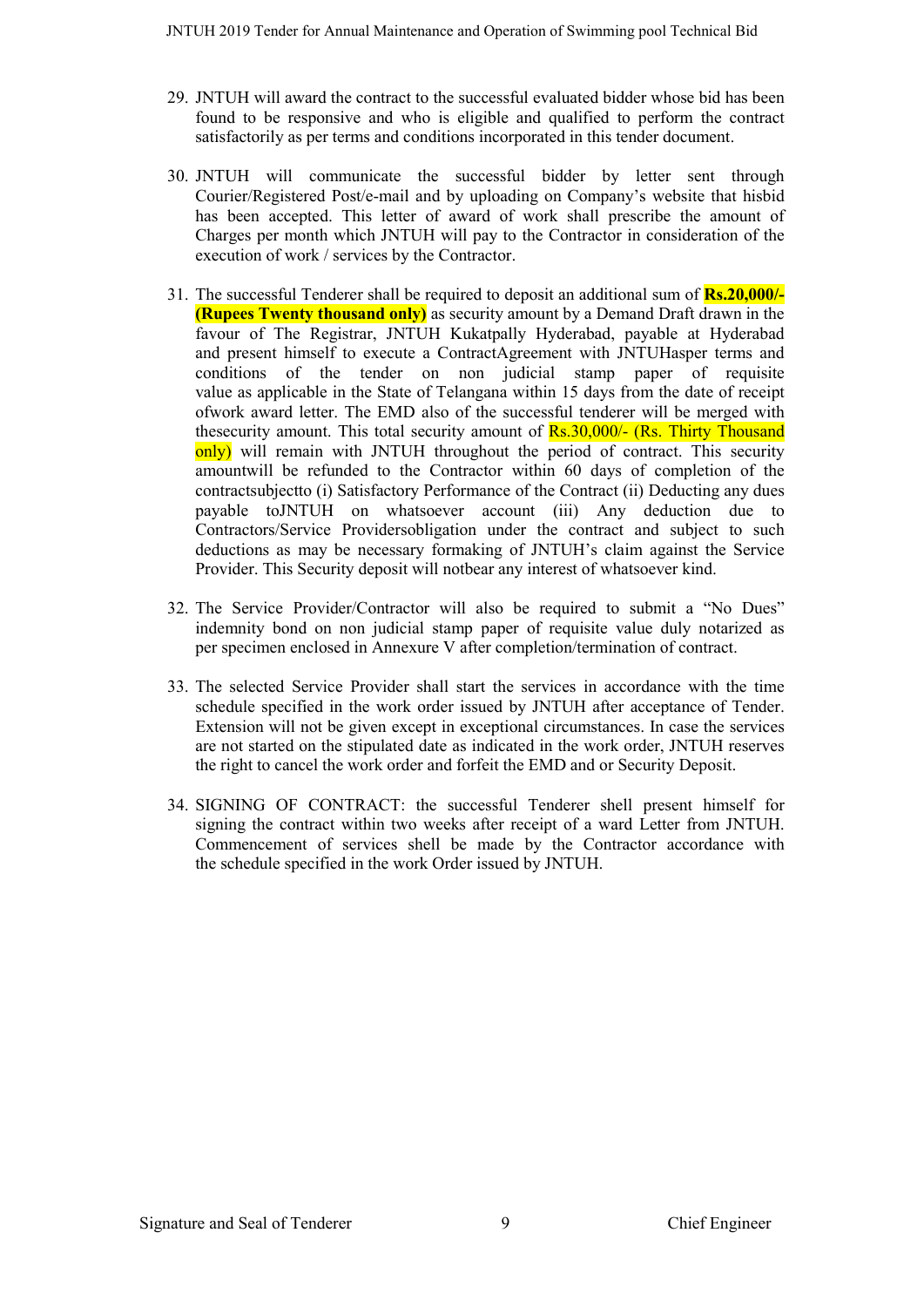#### **Section 4**

### **TERMS AND CONDITIONS**

#### **1. THE SCOPE OF WORK:**

Contractor shall provide service more particularly defined in Annexure VII hereof [the"scope of service"] and annexure VIII (Deployment of workers) to JNTUH under thisagreement in the manner and on the terms and conditions contained herein. Contractor shall comply with the instructions provided by JNTUH from time to time relating to the performances of the service. Duties and obligations under this agreement .the service rendered by Contractor shall be subject to regular review by JNTUH and its decision as to the quality there of shall be final and absolute. Contractorand all persons engaged by Contractor shall abide by the applicable JNTUHrules.guidelines policies and procedures at all times during the performance of the servicesand the regulations issued by the various government authorities under whose jurisdiction this agreement will fall from time to time.

#### **2. THE SERVICE CHARGES:**

In consideration of the services to be provided by Contractor and performance of the terms and conditions contained in this agreement JNTUH shall pay to Contractor fixedmonthly amount as quoted in the Financial Bid.The lump sum amount quoted shall beinclusive of all wages, material for maintenance and operation of swimming pool, alloverheads and taxes. However, GST which the bidder/ contractor charges extra in the bill as per applicable rules and which he is liable to deposit to the government authority in respect of this contract, if applicable, will be borne by JNTUH.All Statutory deductions such as TDS, surcharge, Education cess, Higher education cess will be deducted as applicable from time to time. Contractor shall raise the invoice/bill and JNTUH agrees to pay such invoices /bill within 15 working days of receipt and acceptance of the invoice/bill after the work for that month is certified by the Professor of Physical Education/Secretary Sports Council working at JNTUH.

- 3. The Service Provider/ Contractor shall operate and provide services to JNTUH, Kukatpally, Hyderabad and adjoining areas/space.
- 4. The earnest money will be forfeited if (i) the Tenderer withdraws his Tender during theperiod of Tender validity (ii) the successful Tenderer fails to deposit additional amountof  $\frac{Rs.20,000}{\cdot}$  towards security deposit within 7 days of award of work. The return/refund of EMD to the unsuccessful/non-responsive Tenderer(s) will be made within 30 days after the successful award of work. No interest shall be payable on it under any circumstances.
- 5. In the event of the Service Provider/Contractor not fulfilling the conditions of the contract, JNTUH reserves its right to forfeit the security deposit of Rs.30,000/- (Rupees Thirty Thousand only) placed with JNTUH hereinabove mentioned. The decision of the JNTUH shall be final and binding on the Contractor, in respect of such confiscation of the security of Rs.30,000/-.
- 6. JNTUH will supply water for Maintenance & operation Services for Swimming Pool as and when available. The water will be supplied at the selected points asper the system laid down
- 7. The Service Provider/Contractor will be responsible for obtaining a licence/ renewing the licence as the case may be, from the Licensing Authority under the Contract Labour (Regulation and Abolition ) Act 1970 and JNTUH shall not be responsible for anydamage/losses/Penalties & Fines on this account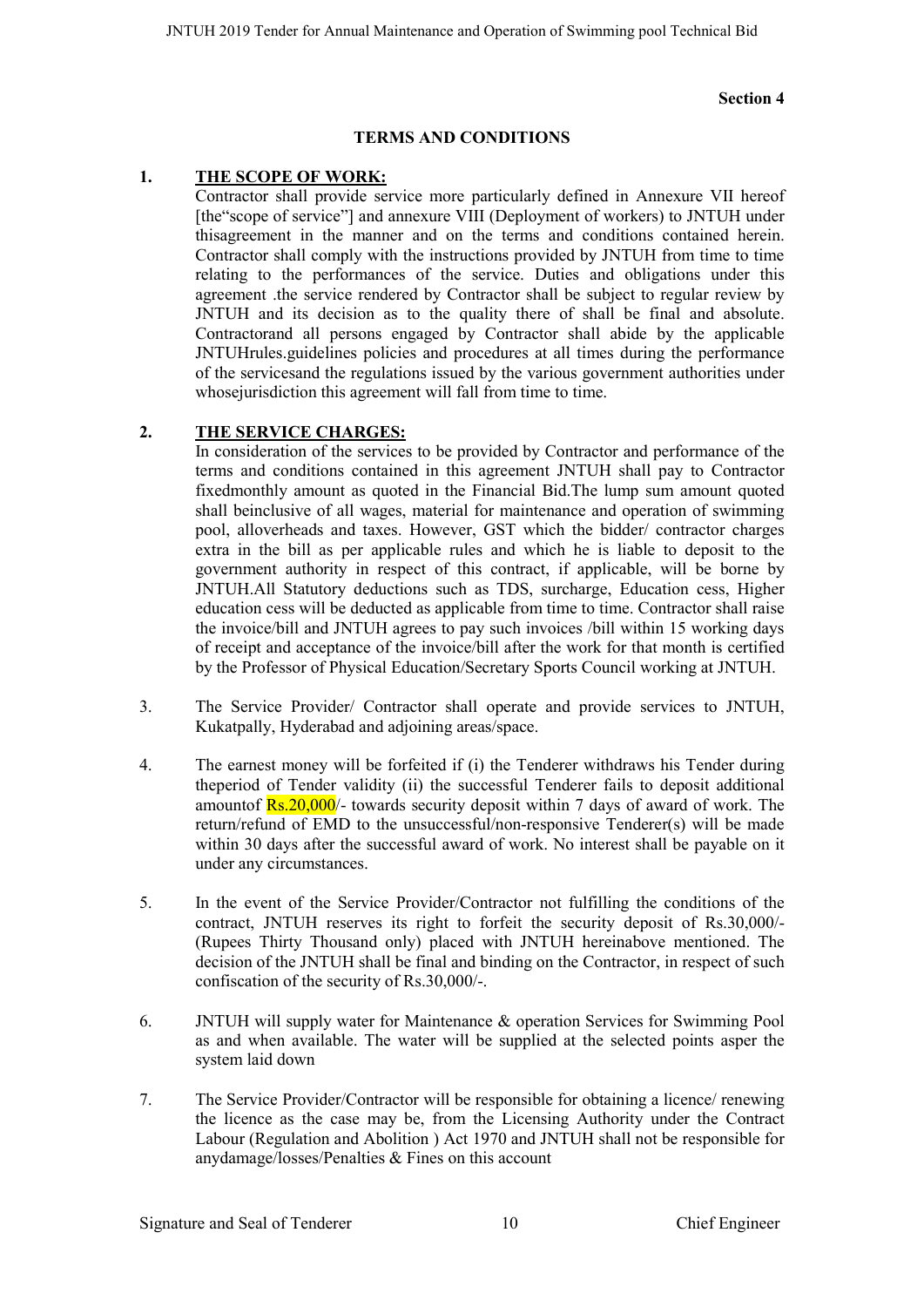- 8. Immediately after the award of work, the Service Provider/Contractor will apply for obtaining a certificate/license from the office of The Assistant Labour Commissioner Kukatpally, Hyderabad to employ workers at JNTUH for providing Maintenance&operation Services for Swimming Pool services and submit the relevant certificate within one month from the date of award of the work. Extension of time period and waiver of this certificate, if required, will be at the sole discretion of JNTUHdepending upon the statutory requirements as per the law applicable.
- 9. The Service Provider /Contractor will be required to comply with the provisions of all relevant Acts, Notifications, Rules, Regulations and Guidelines etc., issued/ notified byCentral Government / Telangana Government/Municipal Corporation Kukatpally, Hyderabad or anyother Statutory Authority/Body, in force as on date or enacted/notified/implemented byany concerned authority during the period of contract. In case due to any violation byService Provider/Contractor of any provision of any Act, Notification, Rule, Regulationand Guideline etc. , if any penalty / fine /challan is imposed/ filed against JNTUH, thenJNTUH will recover all such money from the Service Provider/Contractor includingexpenses / damages which JNTUH deems fit. Besides. JNTUH may also terminate thecontract and forfeit the security deposit lying with JNTUH.
- 10. The regularity of the performance of the service will be of the essence and shall form acentral factor, while evaluating the performance from time to time. The Service Provider/ Contractor shall take all possible steps to ensure to maintain its performance as determined by JNTUH from time to time. If JNTUH notice that personnel of the Service Provider/ Contractor has/have been negligent, careless in rendering the said services, the same shall be communicated immediately to the Service Provider/Contractor who will take corrective steps immediately to avoid recurrence of such incidents and reports to JNTUH
- 11. If any of the worker of the Service Provider/ Contractor indulges in theft, negligence ofany illegal/irregular activities, the Service Provider/Contractor shall take appropriateaction against its erring worker and intimate accordingly to JNTUH or JNTUH itself cantake action in accordance with law.
- 12. All payments made by JNTUH shall be after deduction of tax at source wherever applicable as per the provisions of the Income Tax Act 1961
- 13. The Service Provider/ Contractor being the employer in relation to workers employed by it to provide the services under the terms and conditions shall alone be responsible and liable to pay wages/salaries to such persons. The wages/salaries shall be as fixed or prescribed under the Minimum Wages Act 1948 for the category of workers employed by it from time to time or by the State Government and/or any authority constituted by or under any law. He will ensure compliance of all the relevant labour laws.
- 14. The Service Provider/ Contractor shall issue identity cards on its own name and tradingstyle to its employees deployed for rendering the said services, which at JNTUH'soptionwould be subject to verification at any time. The JNTUH may refuse the entry into itspremises to any worker of the Service Provider/Contractor for not bearing such identitycard or not being perfectly uniformed as prescribed by JNTUH.
- 15. The worker provided by the Service Provider/Contractor shall always remain the employee of the Service Provider/ Contractor for all intents and purposes and the Service Provider/ Contractor shall alone be liable for any dispute amongst their employees and the Service Provider/Contractor which may arise in any Court of Law.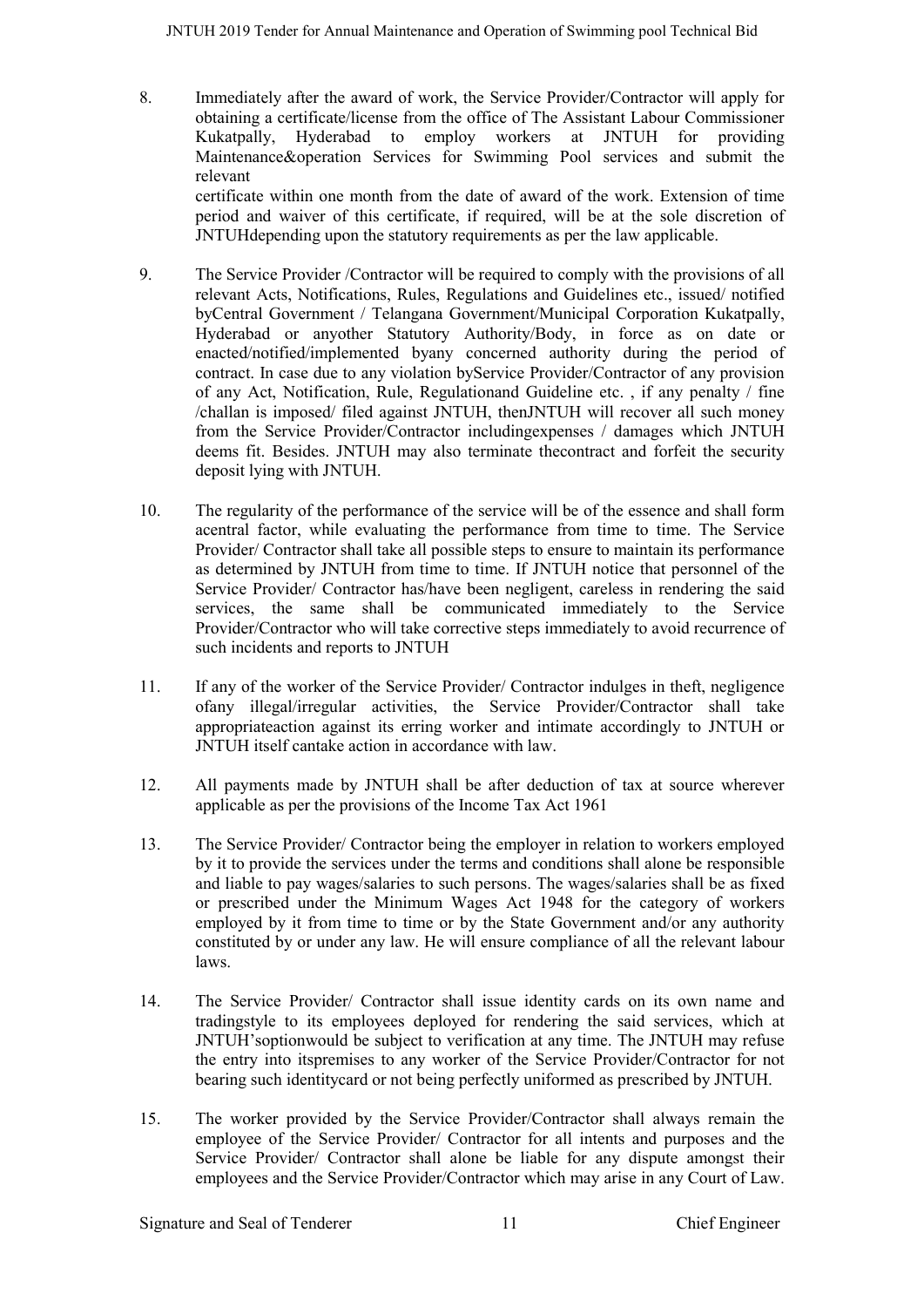The Service Provider shall be liable to make payment to its said employees towards their monthly wages/salaries and other statutory payments like Employees Provident Fund, Employees State Insurance, minimum wages, bonus, gratuity etc. JNTUH shall not be liable towards the Service Provider's employees directly and/or indirectly in anymanner whatsoever. The Service Provider/Contractor only shall be liable for any compensation/liabilities whatsoever under any Rules & Regulations, Law or Statute.

- 16. The Service Provider/ Contractor shall at all times indemnify and keep indemnified JNTUH against any claim on account of injury/disability/death of any of its workers caused while providing the services within/outside the site or other premises of JNTUHwhich may be made under the ESI Act or any other Acts or any other Statutorymodifications hereof or otherwise for or in respect of any claim for damage or compensation payable in consequence of any accident or injury sustained by the workers of the Service Provider or in respect of any claim, damage or compensation under labour laws or other laws or rules made there under by any person whether in the employment of the Service Provider/Contractor or not who provided or provides theservice at premises of JNTUH.
- 17. The Service Provider/ Contractor shall at all times indemnify and keep indemnified theJNTUH against any claim by any third party for any injury, damage to the propertyorperson of the third party or for any other claims whatsoever for any acts of commissionor omission of its employees or personnel during the hours of providing the services atJNTUH's premises or before and after that.
- 18. In case the Service Provider/Contractor discontinues the contract before the expiry of the period of contract, his security shall be forfeited.
- 19. JNTUH reserves the right to cancel or terminate this agreement by giving thirty daysnotice in writing without giving or assigning any reason(s) for doing so, and in the event of the Contractor wishing to terminate this agreement, the Contractor shall have to give at least six months notice to JNTUH in writing and in either event, the Contractor shall hand over the peaceful and vacant possession of the space (accommodation) as provided in the tender. The Contractor shall also hand over forthwith all the articles provided to them and no broken item(s)/articles(s) shall be taken back which must be replaced by the Contractor or shall pay the cost thereof.
- 20. (i) On completion of the contract, the Service Provider /Contractor will submit an indemnity bond on Non Judicial stamp paper of requisite amount duly notarized regarding "No Dues" confirmation. (ii) In the event of the earlier termination by eitherparties to the contract or expiry of the contract, the Service Provider/ Contractor shallbe obliged to continue providing the services on the same terms and conditions asprovided in the contract, till such time as JNTUH is able to make any alternativearrangement or JNTUH has agreed in writing to allow the Contractor to discontinueearlier. JNTUH will ensure that all payments due for services rendered by the ServiceProvider/ Contractor till the expiry or the earlier termination of the agreement shall bepaid to the Service Provider/ Contractor within 30 days thereof after the submission ofindemnity bond regarding "No Dues". The specimen of the Indemnity bond is as perAnnexure V**.**
- 21. The Contractor / Service Provider shall provide uniform (Two shirts / Two trousers / Two pairs of socks / One saafa for covering head / One belt / one pair of shoes / One pair of Sandals / Chappals, one Jacket or Sweater per year to each worker) to the Supervisor / Workers deployed by them at JNTUH.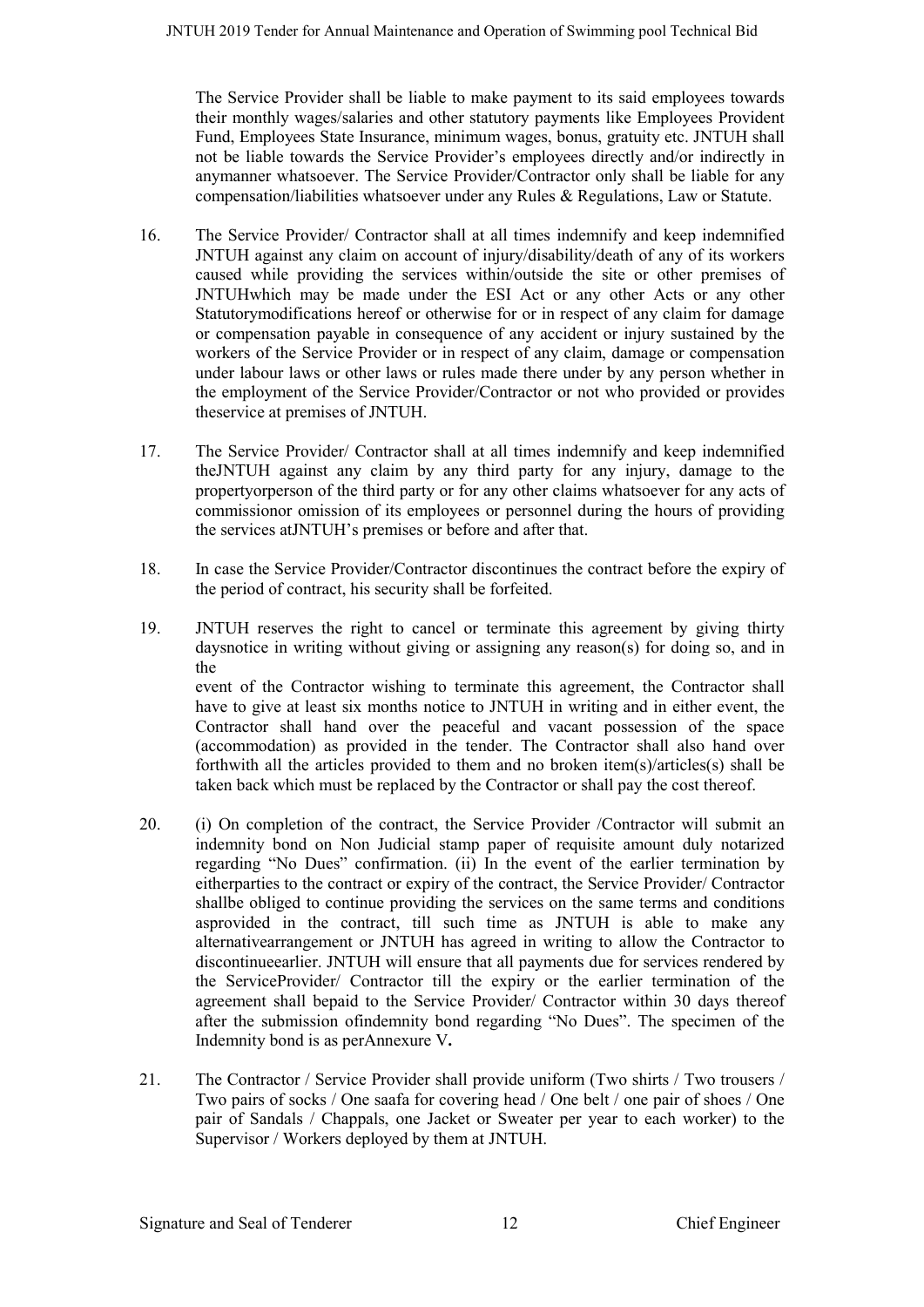- 22. The expenses for washing/cleaning/ironing shall be borne by the Service Provider/Contractor and provision thereof may be kept in mind while quoting the amount of charges. The Service Provider/Contractor will be responsible for loss or damage to the uniform. In case of loss or damage/ pre-mature replacement, the Service Provider/ Contractor will be responsible for bearing the cost thereof.
- 23. All the workers deployed in JNTUH should always be in uniform to be provided by Service Provider/Contractor. In case the workers are not found in proper uniform, the JNTUH reserves the right to impose penalty and not allow such persons within the premises.
- 24. The antecedents of the workers deployed by the service provider/Contractor should becredible and above board at the risk and responsibility of the Service Provider/Contractor. They should be healthy, physically fit and free from communicablediseases. The Service Provider/ Contractor shall communicate to JNTUH the name,parentage, residential address, date of birth, previous experience etc., along with aphotograph of the workers. The workers deployed will be issued identity card by theservice provider/Contractor which will be required to be worn at the time of duty. Theworkers deployed on the job for various activities will not be changed by the ServiceProvider/ Contractor without the approval of JNTUH.
- 25. The Service Provider/ Contractor shall be responsible for the attendance of his employees in JNTUH. In case of any employee of the Service Provider/Contractor remains absent or granted leave by them, they will send/arrange his/her substitute. Otherwise in addition to deduction of wages for the day(s) a penalty of Rs.100/- per day per person will be imposed on him and the penalty so imposed will be deducted from the bill of the Service Provider/Contractor.
- 26. The JNTUH or its representative(s) shall be at liberty to check at any time, the deployment of workers by the Service Provider/Contractor.
- 27. In case of any pilferage, theft breakage etc., to the property/assets of JNTUH, the ServiceProvider/ Contractor will be responsible. The JNTUH will be at liberty to deducttheamount of such loss from the monthly bill/security deposit of the Service Provider/Contractor after holding an enquiry. The decision of JNTUH to this effect shall be finaland binding upon the parties. In case of unsatisfactory performance and violation ofany condition of the tender/ contract, the contract shall be liable to be cancelled andsecurity will be forfeited.
- 28. The Service Provider/ Contractor shall not sublet the contract to any other concern/individual. The Service Provider/ Contractor shall itself perform the services and all obligations and duties as per tender/contract. Except with the prior written consent of the other party, neither the benefit nor the burden of the tender/contract shall be assignable by either of the parties except that JNTUH may assign or transfer itsrights and obligations under this agreement to any entity which acquires all or substantially all of the JNTUH's operating assets or into which JNTUH is merged or isreorganized pursuant to any merger or reorganization.
- 29. The Service Provider/Contractor and JNTUH shall make every effort to resolve any dispute or disagreement amicably by direct informal negotiations. However, in case ofany unresolved issues/disagreements/disputes in connection with the contract, the same shall be settled through Arbitration or through the Court of Law within the jurisdiction of Hyderabad. The resultant contract will be interpreted under Indian Laws.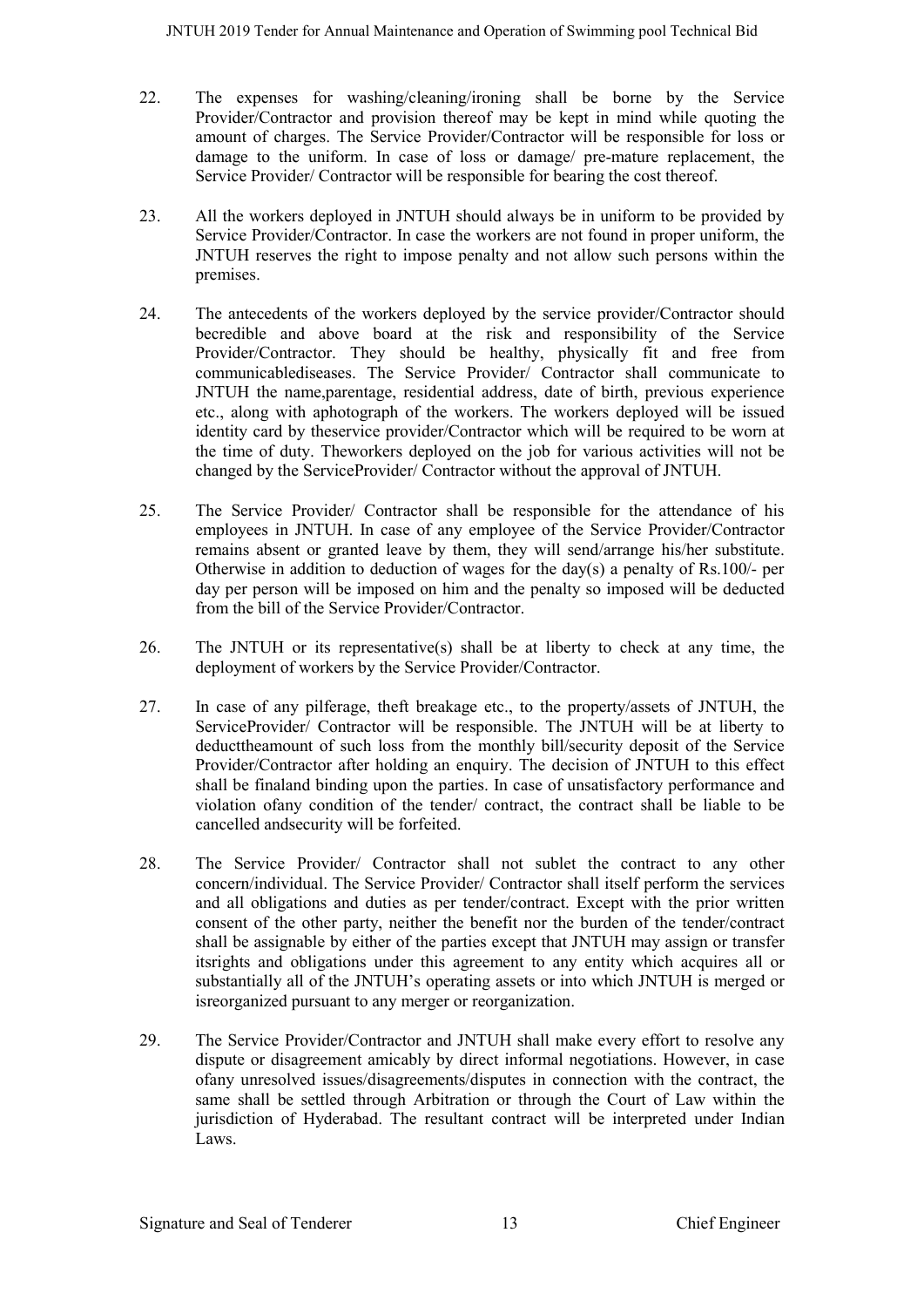- 30. The Service Provider/ Contractor shall provide services more particularly defined in Annexure VII hereof [the "Scope of Service"] and annexure VIII (Deployment of Workers) to JNTUH under this tender in the manner and on the terms and conditions contained herein.
- 31. The Service Provider/Contractor shall comply with the instructions provided by JNTUHfrom time to time relating to the performance of the services, duties and obligationsunder this agreement. The services rendered by the Service Provider/Contractor shallbe subject to regular review by JNTUH and its decision as to the quality thereof shall befinal and absolute.
- 32. The Service Provider/ Contractor shall abide by the applicable JNTUH rules, guidelines,policies and procedures at all times during the performance of the services and theregulations issued by the various Government Authorities under whose jurisdiction thisagreement will fall, from time to time.
- 33. In consideration of the services to be provided by the Service Provider/ Contractor andperformance of the terms and conditions contained in this agreement, JNTUH shallpayto the Service Provider/ Contractor the charges quoted in the financial bid.
- 34. The Service Provider/ Contractor shall raise the invoice/bill and JNTUH agrees to pay such invoices/bills within 15 working days of receipt and acceptance of the invoice/bill,as per terms and conditions of the tender/contract. All payments to the ServiceProvider/ Contractor shall be made by ECS/NEFT/RTGS subject to deductions,withholding of all applicables, taxes and charges from time to time in force.
- 35. The Service Provider/ Contractor represents and undertakes that:(i) It has full power and authority to enter into the agreement with JNTUH and perform the services and it has the necessary expertise and equipment to duly perform the services under this agreement.(ii) It shall render the services and perform its obligations and duties as per tender accurately and efficiently and in accordance with the instructions, specifications,procedures, standards, guidelines, time frame, if any as mentioned in this agreement,or as are issued from time to time by JNTUH for the performance of the services to thesatisfaction of JNTUH.(iii) It shall be responsible for its corporate and personal taxes ifany, and shall indemnify and hold JNTUH harmless for any liability in this connection.(iv)It shall be responsible for ensuring that all workers engaged by the Service Provider/Contractor to provide services to JNTUH shall hold at all times the necessary expertiseand shall abide by JNTUH's instructions, specifications, procedures,standards,guidelines, and time frames at all times during the performance of the services.
- 36. The Service Provider/Contractor shall be fully responsible to observe all the relevant Rules & Regulations/ laws/Statute etc. as amended from time to time in regard to his workers and compensation and other benefits I risks in relation to workers engaged byhim. The Service Provider/Contractor shall maintain all the statutory registers requiredunder labour laws. The Service Provider/ Contractor shall also produce these recordson demand by JNTUH. If he fails to do so, his failure will be a breach of the contract andJNTUH may at its discretion cancel the contract without prejudice to any other actionunder the law and contract. The Service Provider/Contractor shall also be liable for anypecuniary liability and/or penal liability arising on account of any violation by him of theprovisions of any Rules & Regulations/ laws/Statute etc.
- 37. JNTUH shall have the right to deduct from the money due to the Service Provider/Contractor, any sum required or estimated to be required, for making good theloss suffered by any worker, by reason of non- fulfillment of the conditions of the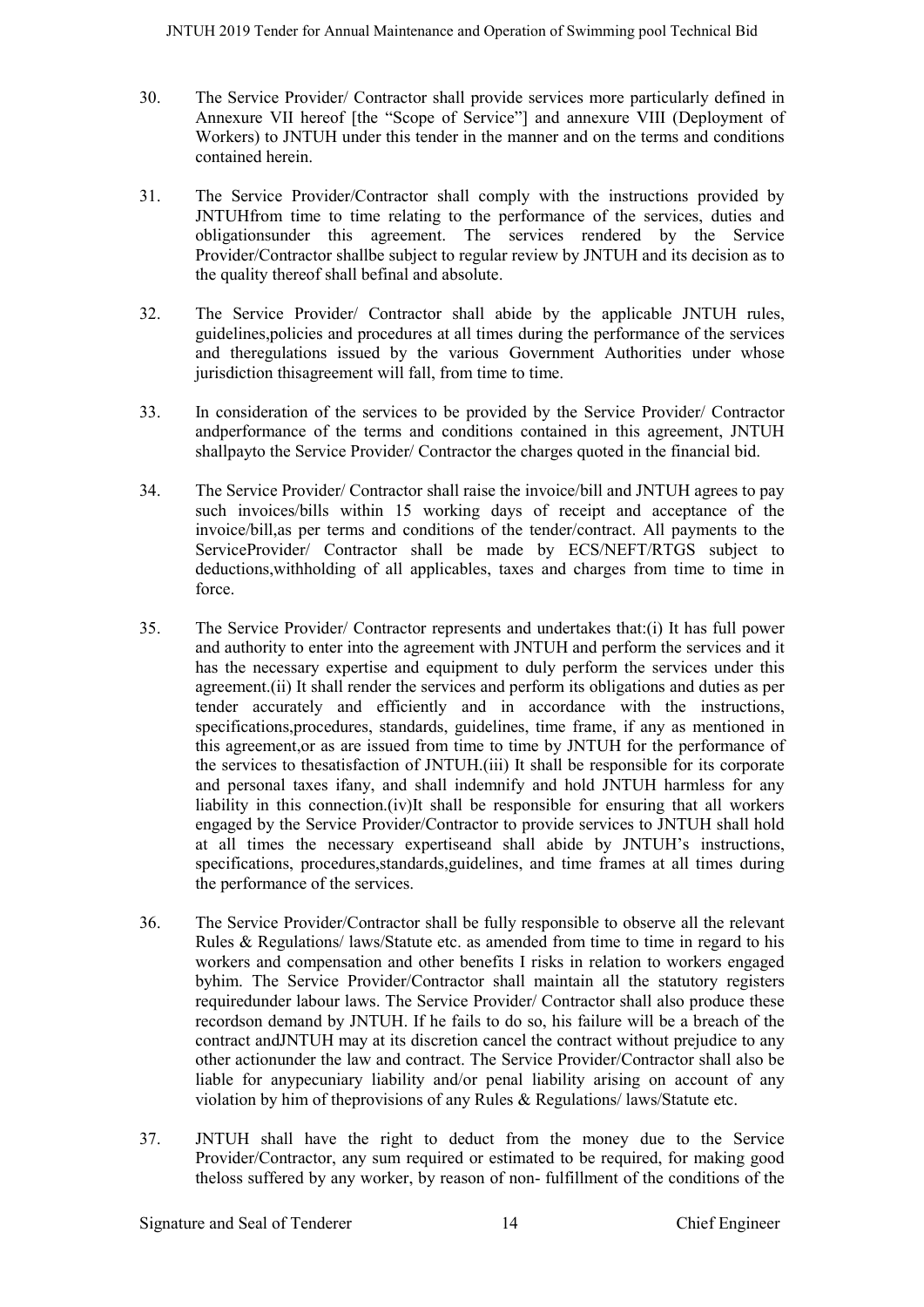contract for the benefit of the workers, non-payment of wages or of deduction made from their wages which are not justified by their terms of the contract or nonobservance of the Regulations.

- 38. Nothing in this tender shall be deemed to create any partnership, joint venture, agency between JNTUH and the Service Provider/ Contractor or their representatives and employees and nothing herein shall deem to confer on any party, any authority to incurany obligation or any liability on behalf of the other party. The Service Provider/Contractor is an independent Contractor and not an employee, agent, associate orauthorized representative of JNTUH and the Service Provider/ Contractor undertakesthat it shall not undertake any obligation or liability in the name of or on behalf of JNTUHwhatsoever.
- 39. Nothing in this tender shall by implication or expression be taken to mean or imply thatany of the persons deployed, engaged as per Annexure VIII by the Service Provider/Contractor for rendering the services, are employees of JNTUH or engaged by JNTUH.The Service Provider/ Contractor shall be deploying workers who shall be in soleemployment of the Service Provider/Contractor and Service Provider/Contractor shallbe solely and fully responsible for the acts, salaries, wages, remunerations or anyother statutory or other payments of the workers. Under no circumstances shall JNTUHbe liable for any payment or claim or compensation [including but not limited tocompensation on account of injury, death, termination] .In case any liability falls onJNTUH for any reason, the Service Provider/ Contractor shall keep JNTUH indemnifiedagainst the same. In order to give effect to this, the Contractor shall incorporatesuitable clause in the appointment letters to be issued to its workers mentioningthat the workers are employees of the Service Provider/ Contractor, a copy ofwhich should be given to JNTUH for perusal and record.
- 40. In the event JNTUH notifies that it is not satisfied with any worker engaged by the Service Provider/ Contractor to render the services to JNTUH, or if JNTUH has reason/s to believe that a person/s engaged by the Service Provider/ Contractor to provideservices to JNTUH is/are not abiding by JNTUH's rules, guidelines, policies andprocedures, then the Service Provider/ Contractor shall, within 7 days, replace suchworkers to the satisfaction of JNTUH.
- 41. The Service Provider/Contractor & the workers deployed by him at the JNTUH Premisesshall maintain confidentiality of any information in their possession during their workingat JNTUH& thereafter.
- 42. The Service Provider/ Contractor shall allow JNTUH, its management, auditors, regulators and/or agents, the opportunity of inspecting, examining, auditing and /or taking copies of the JNTUH records with the Service Provider/ Contractor.
- 43. The Service Provider/ Contractor hereby undertakes to indemnify JNTUH in respect ofall claims, damages, costs and expenses suffered or incurred by JNTUH on account ofany claims of any nature described in the conditions herein.
- 44. The Service Provider/ Contractor shall wholly and solely be liable for all disputes and liabilities arising out of/while providing the services under this contract for any purchases, any sample taken by Govt. Authorities or otherwise for any dispute under the Laws of the land, in any court of law.
- 45. The penalties towards lapses on the part of the Service Provider/Contractor or his workers on account of inadequate manpower, non-compliance of statutory requirements, non-performance and unsatisfactory services, non-wearing of uniform, non-display of identity card, misuse of any place including JNTUH campus, entry of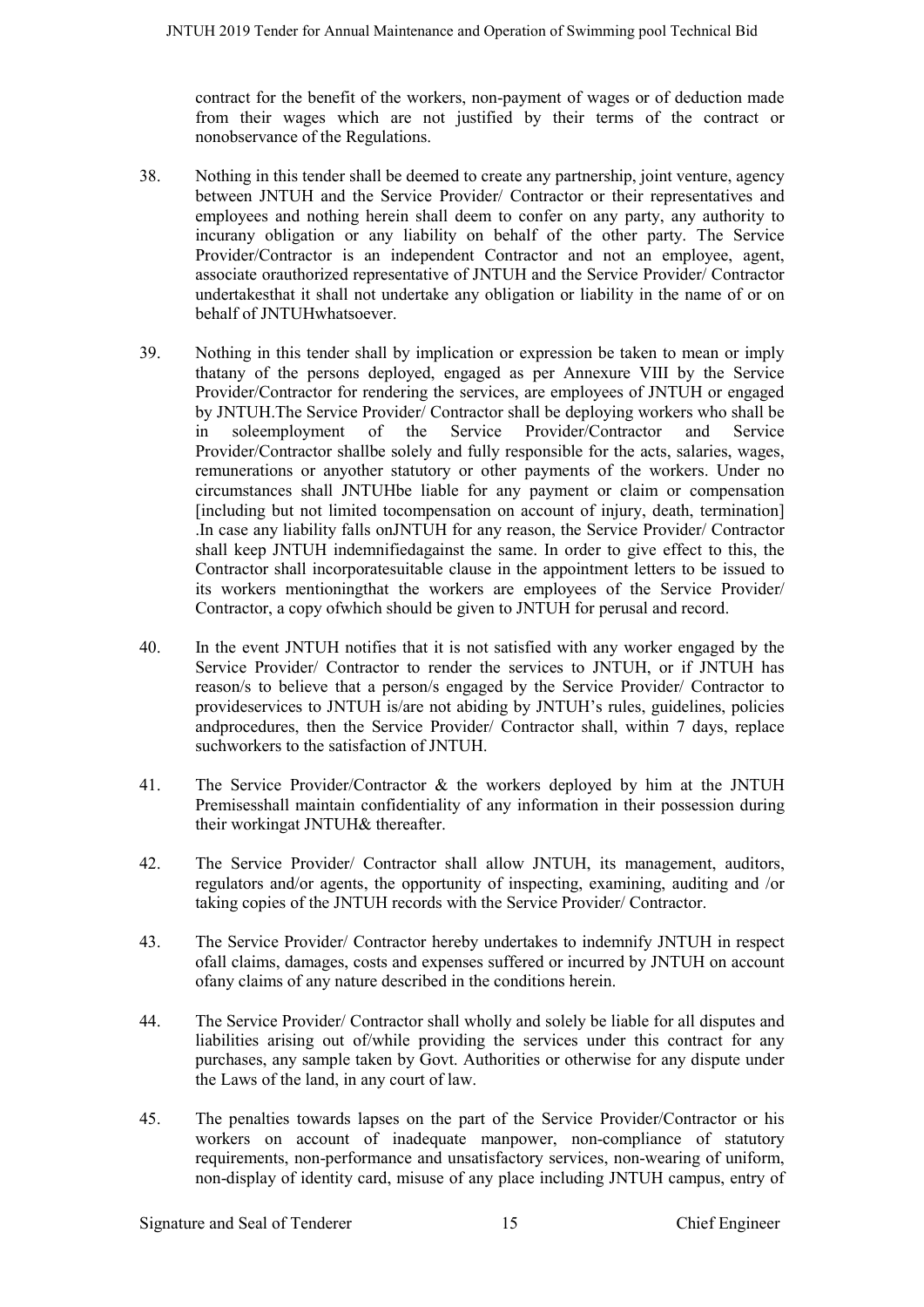unauthorized person, non-receipt of call from JNTUH representative(s), nonswitchingon / off water pumps and electricity, pilferage / damage / loss to JNTUH property in anymanner etc., shall be imposed by the JNTUH which will be final and binding on the Service Provider/Contractor.

- 46. If at any stage, it is revealed that the documents/certificates/testimonials submitted by the Service Provider/ Contractor are forged or have been manipulated, the work order issued to the Service Provider/ Contractor shall be cancelled and Security amount deposited with JNTUH shall be forfeited without any claim whatsoever on JNTUH and theService Provider/Contractor shall be liable for action as appropriate under the relevantlaws.
- 47. Without prejudice to any of the rights or remedies under this contract, if the Service Provider/Contractor dies, JNTUH shall have the option of terminating the contract without compensation to the legal or other heirs of the Service Provider/ Contractor.
- 48. JNTUH shall accept no liability explicit or implicit for, nor any financial or other consequences arising from, sickness, injury, damages or death of the personnel of the Service Provider/Contractor, of the staff members or of any sub-Contractor or agent or of any person performing on their behalf any work under the present contract, includingthe time spent in travel, nor for any damages which may arise by reason of the neglector default of any of them.
- 49. The Service Provider/Contractor shall maintain proper records about the attendance oftheir staff in the prescribed format as given in the Contract Labour (Regulation and Abolition) Act, 1970 along with contract labour (Regulation and Abolition Rules, 1971and would ensure that full staff strength is maintained. If due to any exigency, anyworker is absent the Service Provider/ Contractor should take immediate steps to provide its substitute subject to the compliance of relevant Rules & regulations/laws/ Statute.
- 50. The Service Provider/Contractor must ensure that the wages to the Workers based on Notification by The Chief Labour Commissioner (Central) New Delhi from time to time,are paid within the stipulated time period as provided under relevant Rules & Regulations/Law/Statute in force within State of Telangana. The Service Provider/ Contractor will not link the payment of wages to the workers with settlement of his billsby the JNTUH. The Service Provider/ Contractor has to first pay the wages to theWorkers and then put up his bill for payment. Payment of bills will be made on monthlybasis through ECS/RTGS/ NEFT only, provided that the Maintenance & operationServices for Swimming Pool Services provided were / are satisfactory during the month and subject to deduction of Penalty imposed if any as per terms and conditions of tender/contract.
- 51. The Service Provider/Contractor will deduct ESI contribution and Provident fund contribution of the employees from the minimum wages of the workers at the rate as applicable from time to time and deposit the same with the appropriate authorities along with Employer's contribution of ESI and PF as per the rate applicable from timeto time.
- 52. The Service Provider/ Contractor will be liable to get the Provident fund refunded fromthe Provident Fund Commissioner of the worker, if he is terminated or dies or leavesthe job.
- 53. The Service Provider/Contractor himself or their authorized representative must visit the premises at least once in a week and/or whenever required and contact the person authorized by the JNTUH to look into Maintenance & operation Services for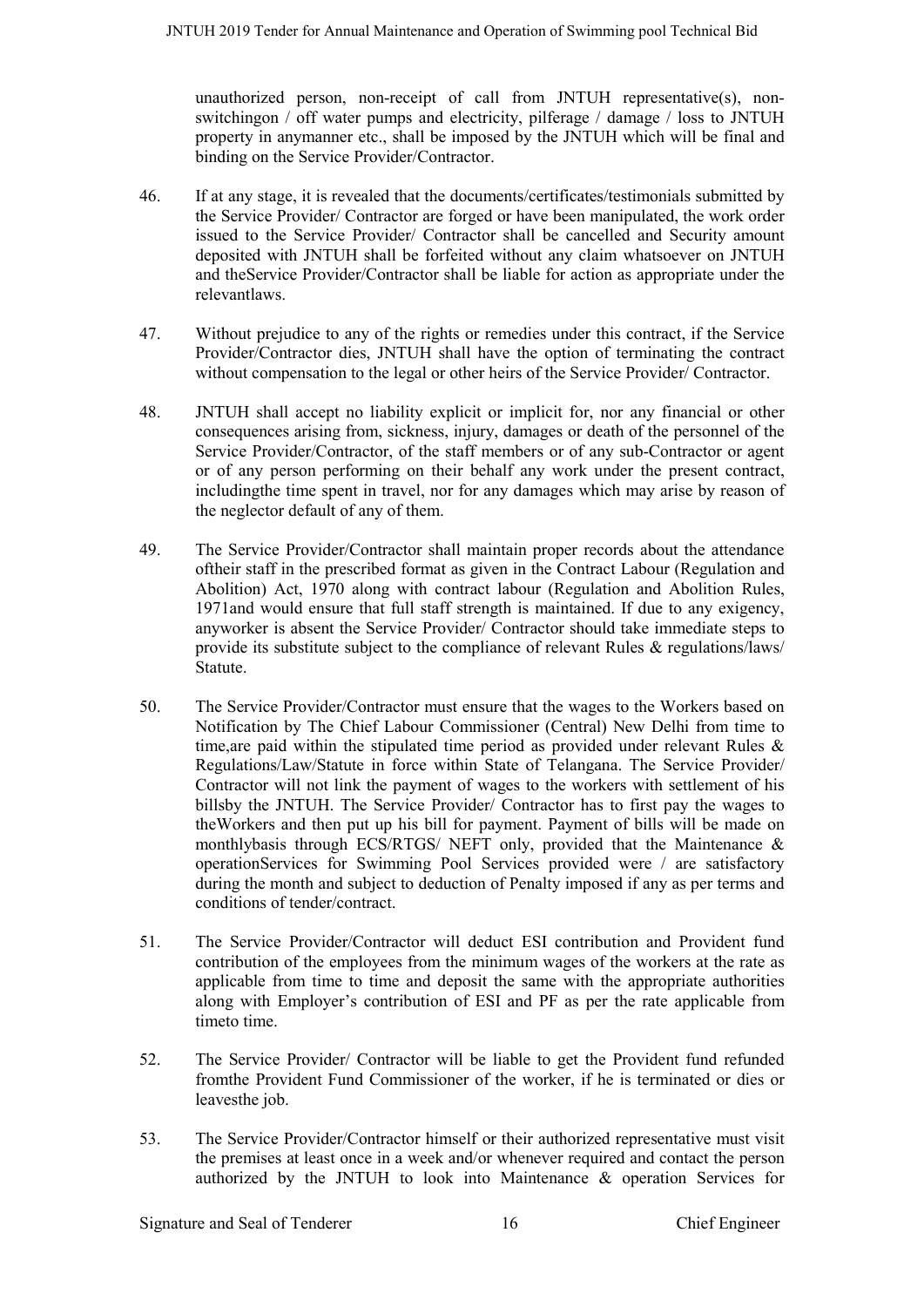Swimming Pool matters. Any deficiencies in the services should be rectifiedimmediately when pointed out by such authorized person.

54. Any dispute arising out of this contract including any clarification as to the intent or interpretation of any of the provisions of these terms and conditions, the same shall be first referred to / sought from the Chief Engineer,, whose decision in the matters shall be finaland binding on the Service Provider / Contractor. Any other matter relevant to but notcovered in the contract shall also be decided by making reference to the Chief Engineer,, JNTUH, whose decision will be final and binding on the Service Provider / Contractor.Ifthe Dispute is not resolved through the reference made to the Chief Engineer,, JNTUH, areference of the same shall be made to a Sole Arbitrator to be appointed by theChief Engineer, JNTUH Kukatpally, Hyderabad for adjudication of the same in accordance with theprovisions of Arbitration & Conciliation Act-1996 and any statutory modifications thereunder from time to time. There shall be no objection if the Sole Arbitrator to beappointed is a Competent Officer of JNTUH in the discretion of the Chief Engineer,JNTUH,Kukatpally, Hyderabad. The Service Provider / Contractor and JNTUH shall make every effort toresolve any dispute or disagreement amicably by direct informal negotiations.However, in case of any unresolved issues / disagreements / disputes in connectionwith the contract, the same shall be settled through Arbitration or through the Court ofLaw within the jurisdiction of Kukatpally, Hyderabad. The resultantcontract will be interpreted underIndian Laws.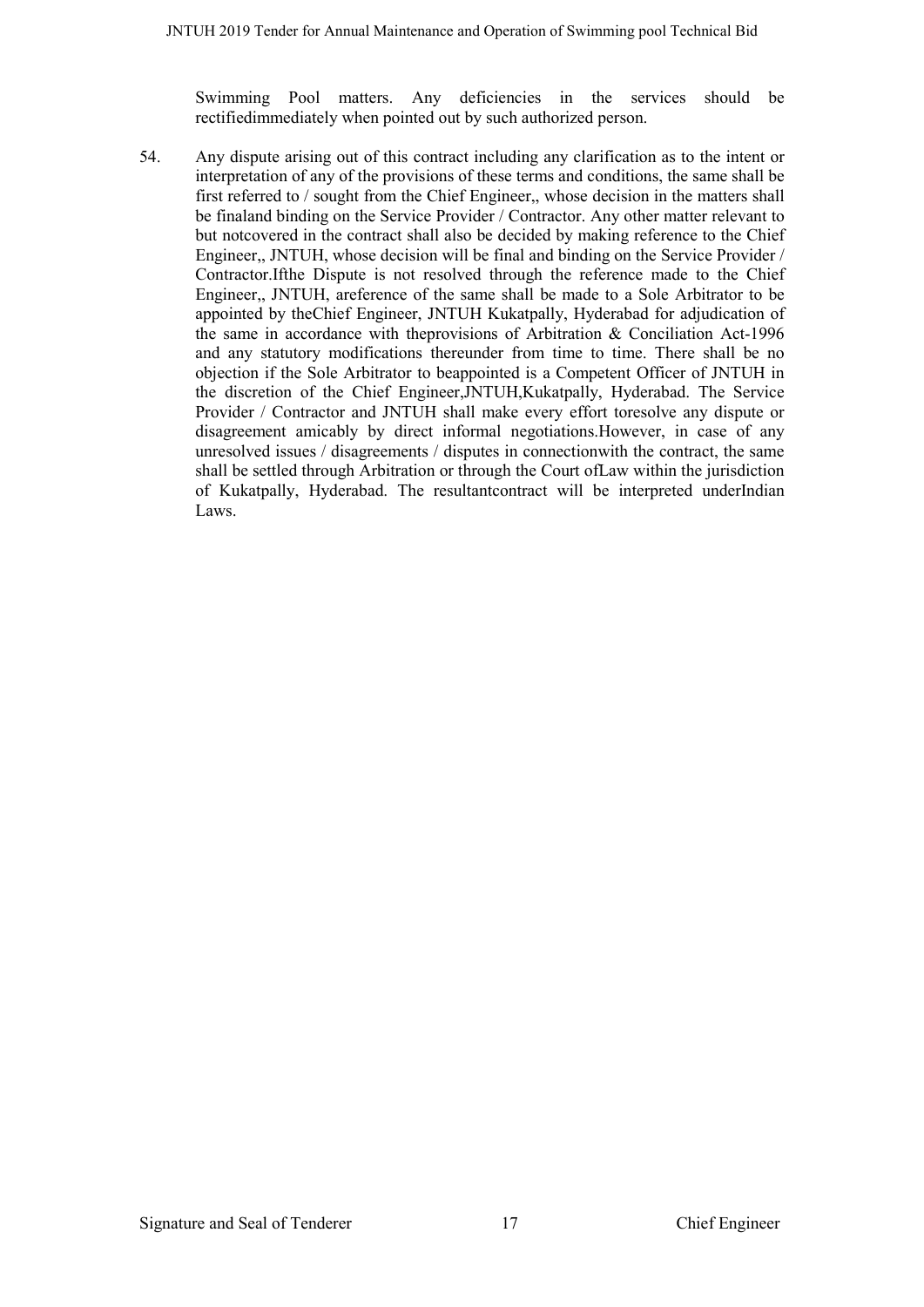#### **ANNEXURE-I**

# **CHECK-LIST FOR DOCUMENTS TO BE PLACED IN TECHNICAL BID PART-I (UNPRICED) ENVELOPE**

#### **Please tick (√)**

| SI.<br>No.      | Documents to be attached                                                                                                         | Yes | N <sub>0</sub> |
|-----------------|----------------------------------------------------------------------------------------------------------------------------------|-----|----------------|
| $\mathbf{1}$    | Proof of the tenderer being based at India level and operating their                                                             |     |                |
|                 | business in and around Telangana State.                                                                                          |     |                |
| $\overline{2}$  | EMD of Rs.10,000/-(Rs.Ten thousand only) in the form of DD                                                                       |     |                |
|                 | issued by any scheduled commercial bank in favour of The                                                                         |     |                |
|                 | Registrar, JNTUH Kukatpally, Hyderabad                                                                                           |     |                |
| $\overline{3}$  | Processing Fee (non-refundable) Separate demand draft for                                                                        |     |                |
|                 | Rs.1180/- issued by any scheduled commercial bank in favour of                                                                   |     |                |
|                 | The Registrar, JNTUH Kukatpally, Hyderabadif thetender is                                                                        |     |                |
|                 | downloaded from JNTUH's website.                                                                                                 |     |                |
| $\overline{4}$  | Tenderer's self-attested copy of the PAN /TAN card issued by the                                                                 |     |                |
|                 | Income Tax Department                                                                                                            |     |                |
| 5               | Self-attested copy of GST Registration Number (if applicable)                                                                    |     |                |
| 6               | Self-attested<br>of<br>Employee<br>Provident<br>Fund<br>copy<br>valid                                                            |     |                |
|                 | Registration number from concerned authorities.                                                                                  |     |                |
| $\overline{7}$  | Self-attested copy of valid ESI Registration Number from concerned                                                               |     |                |
|                 | authorities.                                                                                                                     |     |                |
| 8               | Proof of turnover for atleast three out of the last four financial                                                               |     |                |
|                 | years (2015-16, 2016-17, 2017-18 & 2018-19) duly certifiedbya                                                                    |     |                |
|                 | Chartered Accountant (minimum average annual turnover should be                                                                  |     |                |
|                 | Rs.15.00 lac) of which one financial year turnovershould be of at<br>least Rs.20.00 lac (Attach certificates for allthree years) |     |                |
| 9               | A certificate regarding non relationship of Service Provider/                                                                    |     |                |
|                 | Contractor with the employees as per Annexure-IV                                                                                 |     |                |
| $\overline{10}$ | Self-Attested copy of Registered Partnership Deed/Certificate                                                                    |     |                |
|                 | of Incorporation and Registration Certificate where the tender                                                                   |     |                |
|                 | is submitted on behalf of Partnership/Company/Society etc.,                                                                      |     |                |
| 11              | Self-Attested copy of Power of Attorney duly stamped and                                                                         |     |                |
|                 | authenticated by Notary Public where Tender is signed                                                                            |     |                |
|                 | byAgent/Authorized<br>Representative<br>behalf<br>on<br>of                                                                       |     |                |
|                 | anyIndividual/SoleProprietor/Partnership firm/Society                                                                            |     |                |
| 12              | Compliance Report as per given draft at Annexure-II                                                                              |     |                |
| 13              | Declaration in the form of affidavit that individual/firm/organization                                                           |     |                |
|                 | Shareholders/Directors<br>including<br>Partners/<br>its<br>were<br>never                                                         |     |                |
|                 | blacklisted/prosecuted by anydepartment/statutory authority in India                                                             |     |                |
|                 | or by any CourtAnnexure-VI                                                                                                       |     |                |
| 14              | Tendering Agency's profile as per Annexure-III                                                                                   |     |                |
| $\overline{15}$ | List of present and past clients as per Annexure-XI.                                                                             |     |                |
| 16              | Price Bid as per Annexure-X                                                                                                      |     |                |
| 17              | The service provider/Contractor should have IT returns for                                                                       |     |                |
|                 | last three financial years.                                                                                                      |     |                |
| 18              | The service provider/Contractor should furnish satisfactory                                                                      |     |                |
|                 | certificate from the Clients.                                                                                                    |     |                |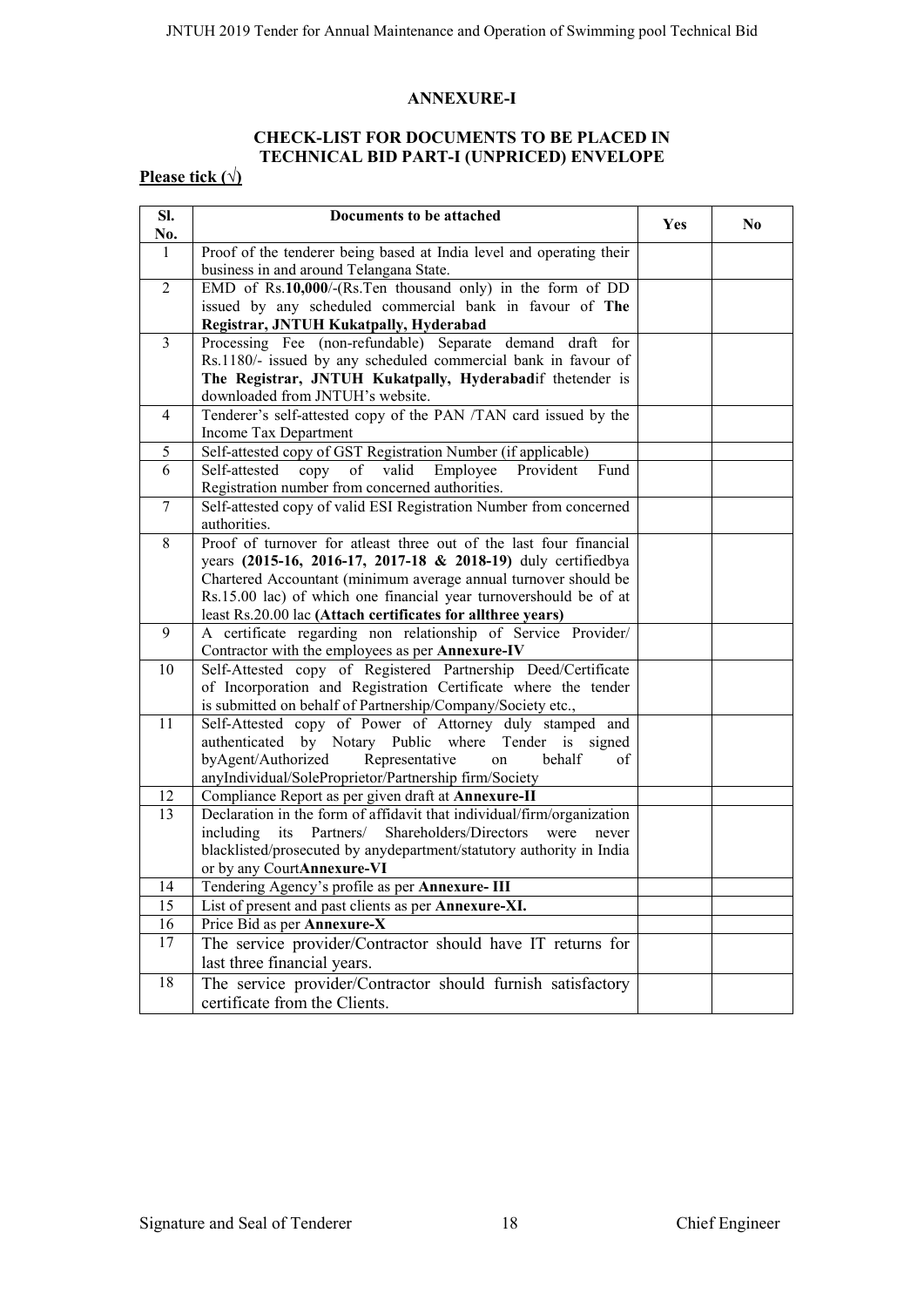#### **ANNEXURE- II**

#### **COMPLIANCE REPORT**

To

The Chief Engineer, Engineering Department, JNTUH Kukatpally, Hyderabad – 500085.

#### **Sub:- Tender for Annual maintenance and Operation Services of Swimming Pool at JNTUH Indoor Stadium, Kukatpally, Hyderabad.**

Dear Sir

I/We certify that I/We have read the terms and conditions of the tender. I/We undertake that it is my/our responsibility to ensure that being the employer in relation to persons engaged/deployed by me/us to provide the services/activities under this tender as well as to make the payment of monthly wages/salaries, which in any case shall not be less than the minimum wages as fixed or prescribed under the Minimum Wages, Act, 1948 along with all other statutory dues as Employees Provident Fund, Employees State Insurance, Employees deposit Link Insurance etc. to his employee. I/We undertake to observe the compliance of all the relevant labour laws as applicable viz. Payment of Wages Act, 1936, Minimum Wages Act,1948 , The Factories Act 1948, The Employees Compensation Act 1923 (Workmen's Compensation Act 1923) Payment of Bonus Act 1965, Payment of Gratuity Act 1972, The Equal Remuneration Act 1976, The Industrial Dispute Act 1947,Contract Labour (Regulation and Abolition) Act,1948, Contract Labour (Regulation and Abolition) Act, 1970, State/UT Contract Labour /(R&A) Rules, 1974, EPF Act,1952, ESI Act (1948) as applicable and as amended from time to time and or any other Rules framed thereunder from time to time by the Central or State Government and or any authority constituted by or under any law, for the category of persons deployed be me/us.

Certified that I/We have read over the tender document containing Section-I (Notice invitingTender), Section -2 (Eligibility Criteria), Section-3 (Instructions to Tenderer) Section 4 (terms and conditions) and all Annexures attached to and forming a part of tender document. I/We have understood the contents of complete tender document (Technical Bid as well asFinancial Bid).

I/We undertake to abide the terms and conditions as laid down in the tender document and the Annexures as stated above in case the work order is allotted to me/us.

| $Place: \ldots \ldots \ldots \ldots \ldots \ldots$ |  |  |  |  |  |  |  |  |  |  |  |
|----------------------------------------------------|--|--|--|--|--|--|--|--|--|--|--|
|                                                    |  |  |  |  |  |  |  |  |  |  |  |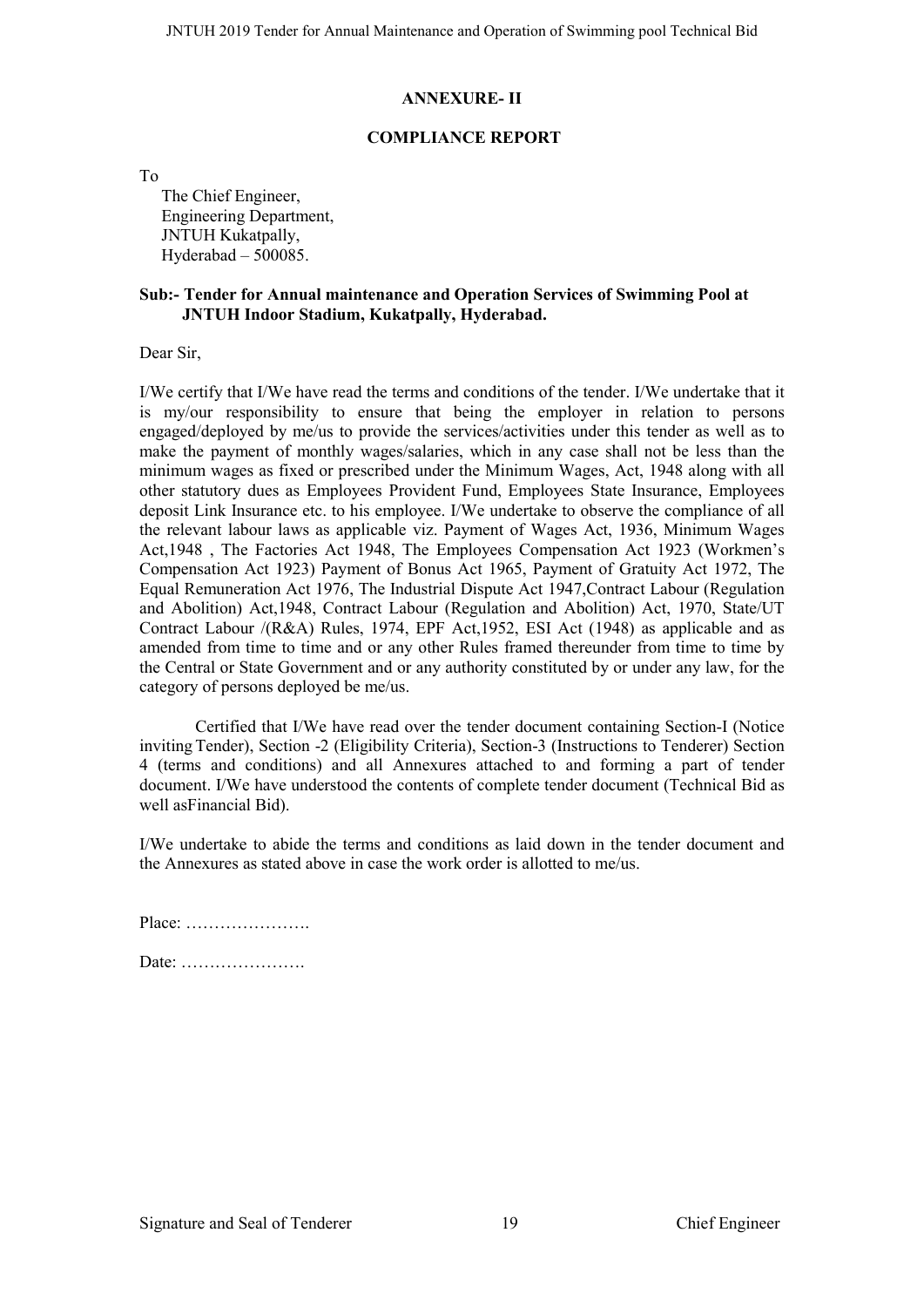## **ANNEXURE- III**

# **TENDERING AGENCY'S PROFILE**

| 1              | Name & Registered Address of firm/Agency and Telephone<br>numbers.                                                  |  |
|----------------|---------------------------------------------------------------------------------------------------------------------|--|
| $\overline{2}$ | Whether based in Telangana State and Registered with<br>ESI / PF and other statutory authorities in Telangana State |  |
| $\overline{3}$ | Registration No. of the Firm/Agency                                                                                 |  |
| 4              | Name, Designation, Address & Tel. No. of contact person                                                             |  |
| 5              | Fax Number, E- Mail and Mobile Number                                                                               |  |
| 6              | Please specify as to whether tenderer is sole proprietor<br>/Partnership firm / company or any other establishment. |  |
| $\overline{7}$ | Name, Address and Telephone No. of Heads/ partners etc.<br>be specified                                             |  |
| 8              | PAN /TAN No. issued by Income Tax Dept.                                                                             |  |
| 9              | Service Tax No. / GST No.                                                                                           |  |
| 10             | Provident Fund Account No.                                                                                          |  |
| 11             | <b>ESI Registration Number</b>                                                                                      |  |
| 12             | Details of EMD:                                                                                                     |  |
|                | (a) Amount:                                                                                                         |  |
|                | $(b)$ DD No.                                                                                                        |  |
|                | (c) Date of issue:                                                                                                  |  |
|                | (d) Name of issuing Bank                                                                                            |  |
| 13             | Name of the person if any to whom Authorization / Power of<br>Attorney granted.                                     |  |
| 14             | Any other information                                                                                               |  |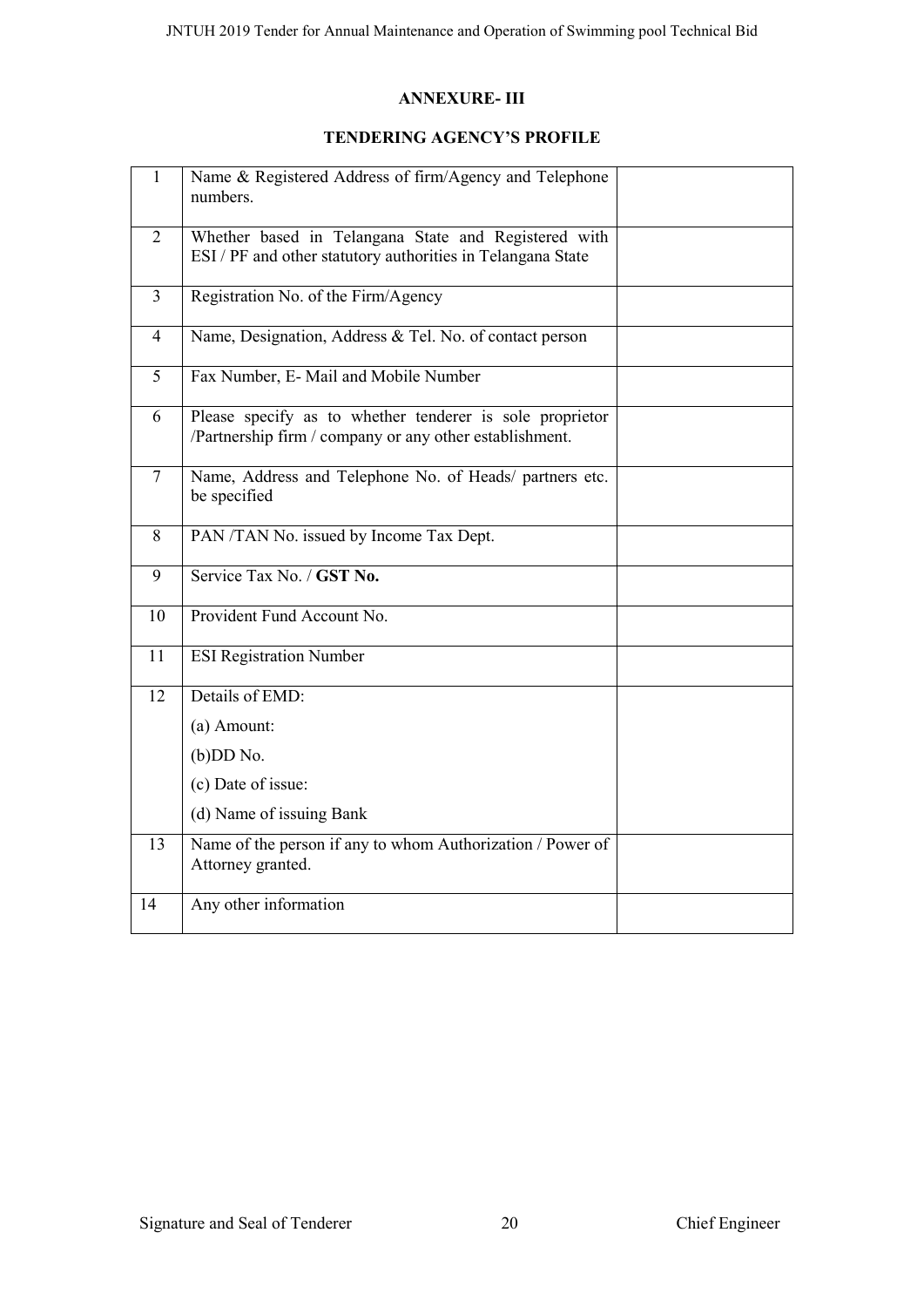#### **ANNEXURE- IV**

## **Participation of near relatives of employees in the tender**

I / We / Our Organization, ……………………………................................................ including our Partners/Shareholders/Directors hereby certify that none of my/our relative (s) is/are employedin Jawaharlal Nehru Technological University Hyderabad. In case at any stage, if it is found that the information given by me/us is false/ incorrect, Jawaharlal Nehru Technological University Hyderabad shall have the absolute right to take any action as deemed fit without any prior intimation to me/us.

Signature of the tenderer with Seal.

Place :

Date: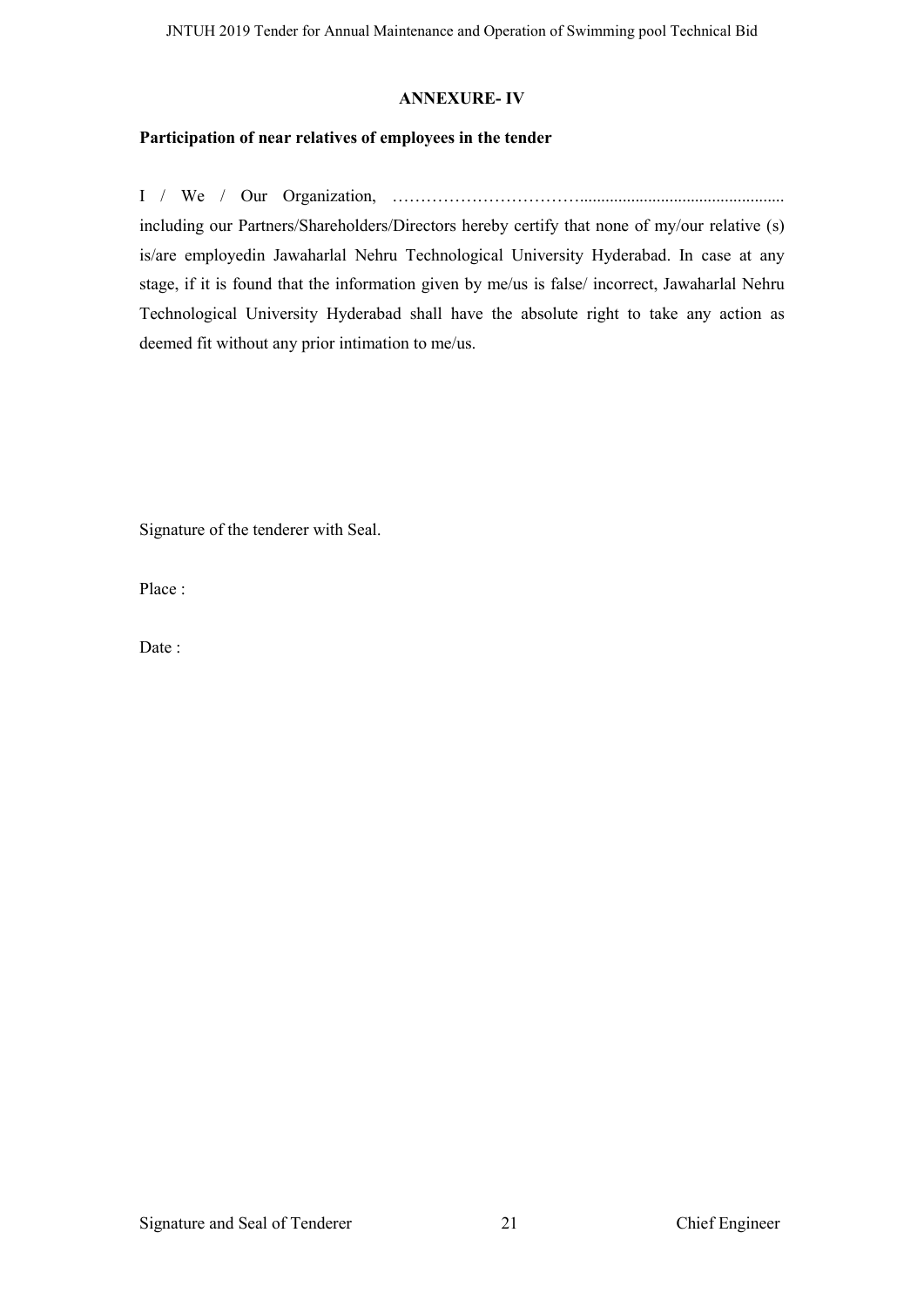#### **ANNEXURE- V**

#### **NO DUES CERTIFICATE**

#### **(To be submitted when the contract is cancelled/Terminated/ Completed for refund of Security amount)**

#### **DEED OF INDEMNITY EXECTUED IN FAVOUR OFTHE JAWAHARLAL NEHRU TECHNOLOGICAL UNIVERSITY HYDERABAD**

#### **(On Non Judicial Stamp Paper of Rs.100/-duly notarized)**

This deed of indemnity executed on the state of the state of  $\alpha$  at Hyderabad by on behalf of (Name and address of Annual maintenance and Operation of Swimming Pool at JNTUH Indoor Stadium, Kukatpally, HyderabadService Provider) (herein referred to as the Service Provider)favouring Jawaharlal Nehru Technological University Hyderabad (Herein referred to as the Chief Engineer) having their office at JNTUH Kukatpally, Hyderabad – 500085 witness as follows:

1. The Service Provider had been working for the Chief Engineer, JNTUH at Hyderabad for Annual maintenance and Operation of Swimming Pool at JNTUH Indoor Stadium, Kukatpally, Hyderabad.

2. The Service Provider has made a security deposit of Rs\_\_\_\_\_\_\_\_\_\_\_\_\_\_ only) for Annual maintenance and Operation of Swimming Pool at JNTUH Indoor Stadium, Kukatpally, Hyderabad asprovided under item No.1 above.

3. The Contract for Annual maintenance and Operation of Swimming Pool at JNTUH Indoor Stadium, Kukatpally, Hyderabad on hire has been completed/ terminated by the Principal/ Cancelledby the Chief Engineer/ Service Provider w.e.f.

4. The Service Provider has paid all dues of the workers engaged in aforesaid Annual maintenance and Operation of Swimming Pool at JNTUH Indoor Stadium, Kukatpally, Hyderabadand hasalso paid all the bills of the materials purchased for the purpose of the abovementioned Annual maintenance and Operation of Swimming Pool at JNTUH Indoor Stadium, Kukatpally, Hyderabadunder item No.1.

5. The Service Provider having satisfied the Chief Engineer that there are no outstanding dues of any sort and also that he has not caused any damage to the property of the Chief Engineer and on the request of the Service Provider.

6. Chief Engineer has agreed to refund the aforesaid security deposit of Rs.\_\_\_\_\_\_\_\_\_\_\_

7. Now in the above premises and in consideration thereof Service Provider agrees and undertakes as follows:

8. In the event of any dues to the workers found to be still unpaid or any amount found outstanding to the supplier of goods and articles purchased for the purpose of aforesaid Annual maintenance and Operation of Swimming Pool at JNTUH Indoor Stadium, Kukatpally, Hyderabadas provided under item No.1 or in the event of any damage, breakage or any other injury to the property of the Chief Engineer caused by the service provider or his workers, the Contractor shall, on being required by the Chief Engineer, pay and make good all those dues or damages forthwith.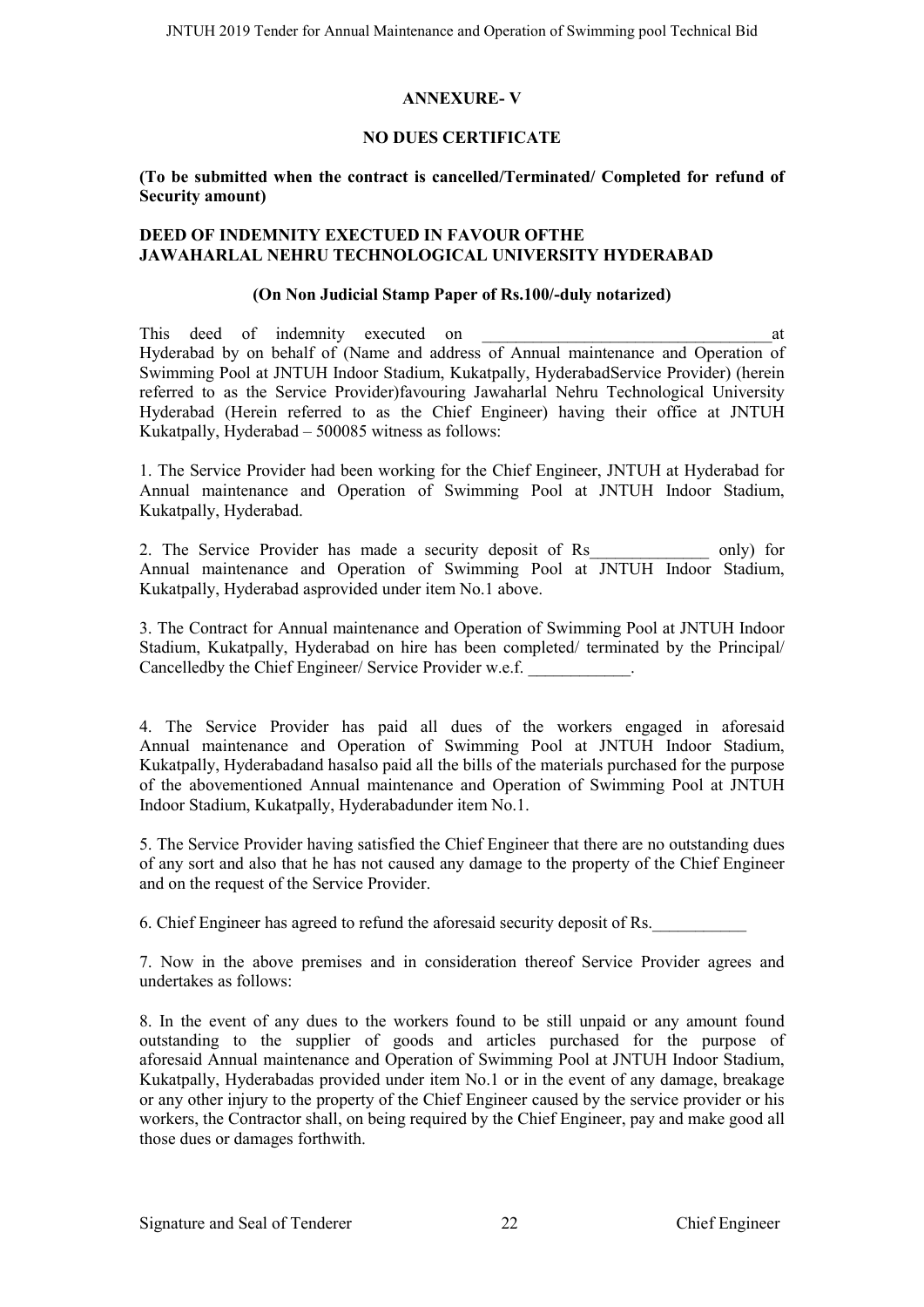9. In the event of delay of failure to pay or make good any amount in the above connection which the Chief Engineer has to pay or make good any such bills or incur any expenses or defend any proceedings with regard to the above Service Provider (Name of the Service Provider) hereby undertakes to indemnify the Chief Engineer against all claims, demands, expense, losses, proceedings and all liabilities of whatsoever nature.

10.We hereby confirm that during the course of our contract for Annual maintenance and Operation of Swimming Pool at JNTUH Indoor Stadium, Kukatpally, Hyderabad, weconfirm having complied with the provisions of all the relevant labour laws asapplicable viz. Payment of Wages Act, 1936, Minimum Wages Act,1948 , The FactoriesAct 1948, The Employees Compensation Act 1923 (Workmen's Compensation Act 1923) Payment of Bonus Act 1965, Payment of Gratuity Act 1972, The Equal Remuneration Act 1976, The Industrial Dispute Act 1947,Contract Labour (Regulation and Abolition) Act,1948, Contract Labour (Regulation and Abolition) Act, 1970, State/UT Contract Labour /(R&A) Rules, 1974, EPF Act,1952, ESI Act (1948).

In witness whereof the Service Provider has signed his deed of indemnity at the place and date above mentioned in presence of following witness:

#### **Witness:**

1. Signature:

Name :

Address:

Signature of the Service Provider/Contractor

Seal

#### **(Indemnifier)**

2. Signature:

Name :

Address: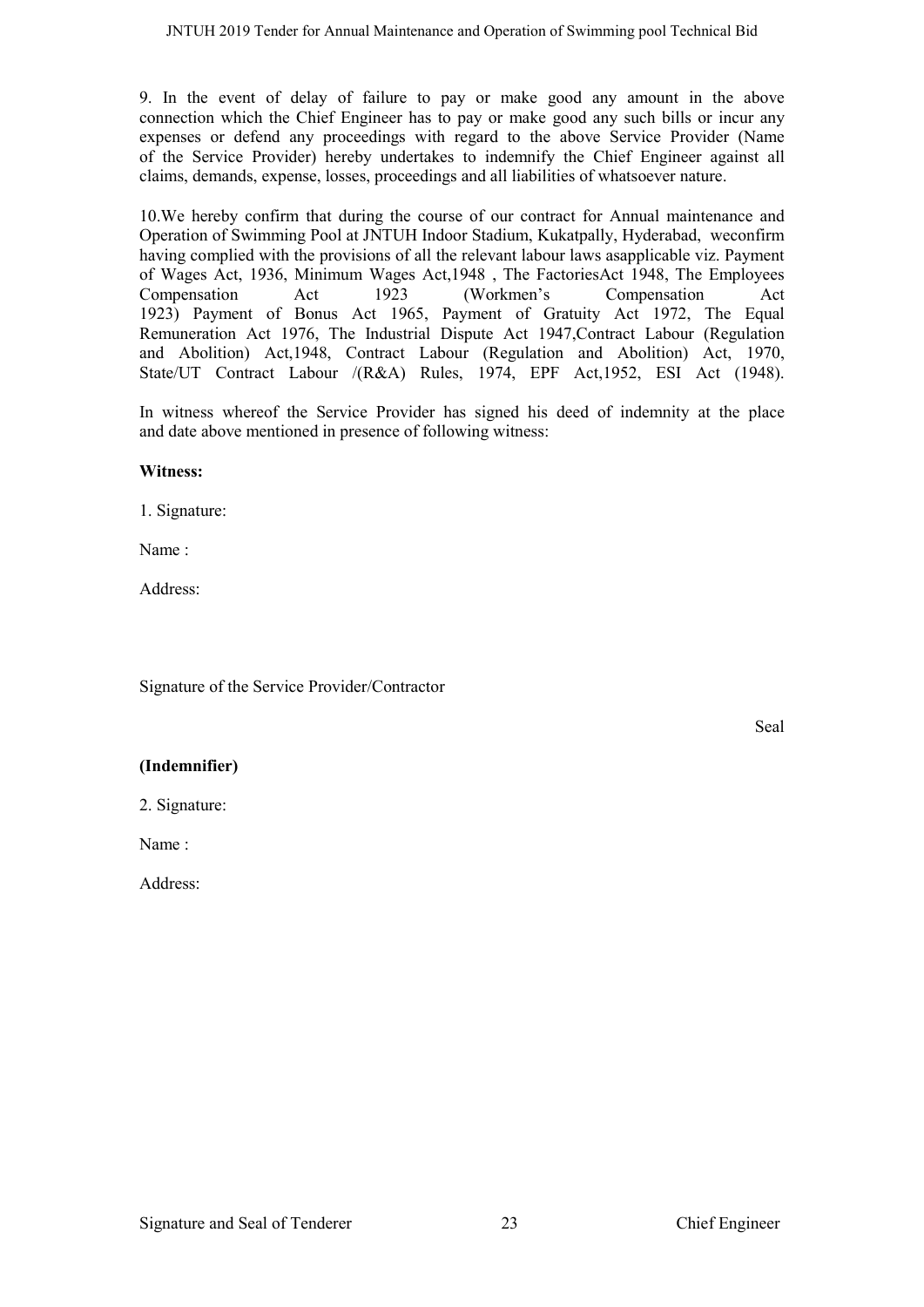#### **ANNEXURE –VI**

#### **(AFFIDAVIT ON 100/- STAMP PAPER REGARDING NON BLACKLISTING/PROSECUTION) (To be notarized)**

| Date:                                                                                       |
|---------------------------------------------------------------------------------------------|
| I hereby depose that neither me nor our Organization                                        |
| including our Partners/Shareholders/ Directors                                              |
| were ever blacklisted/prosecuted by any Organization / departments / statutory body(ies) in |
| any State or by any Courts of Law.                                                          |

Witness:

(Tenderer)

Deponent

### **Verification:**

Verified at \_\_\_\_\_\_\_\_\_\_\_\_\_ on \_\_\_\_\_\_\_\_\_\_\_\_\_ and the contents mentioned/stated above in this affidavit is true to the best of knowledge based on firm records and no material is hidden there from.

(Tenderer)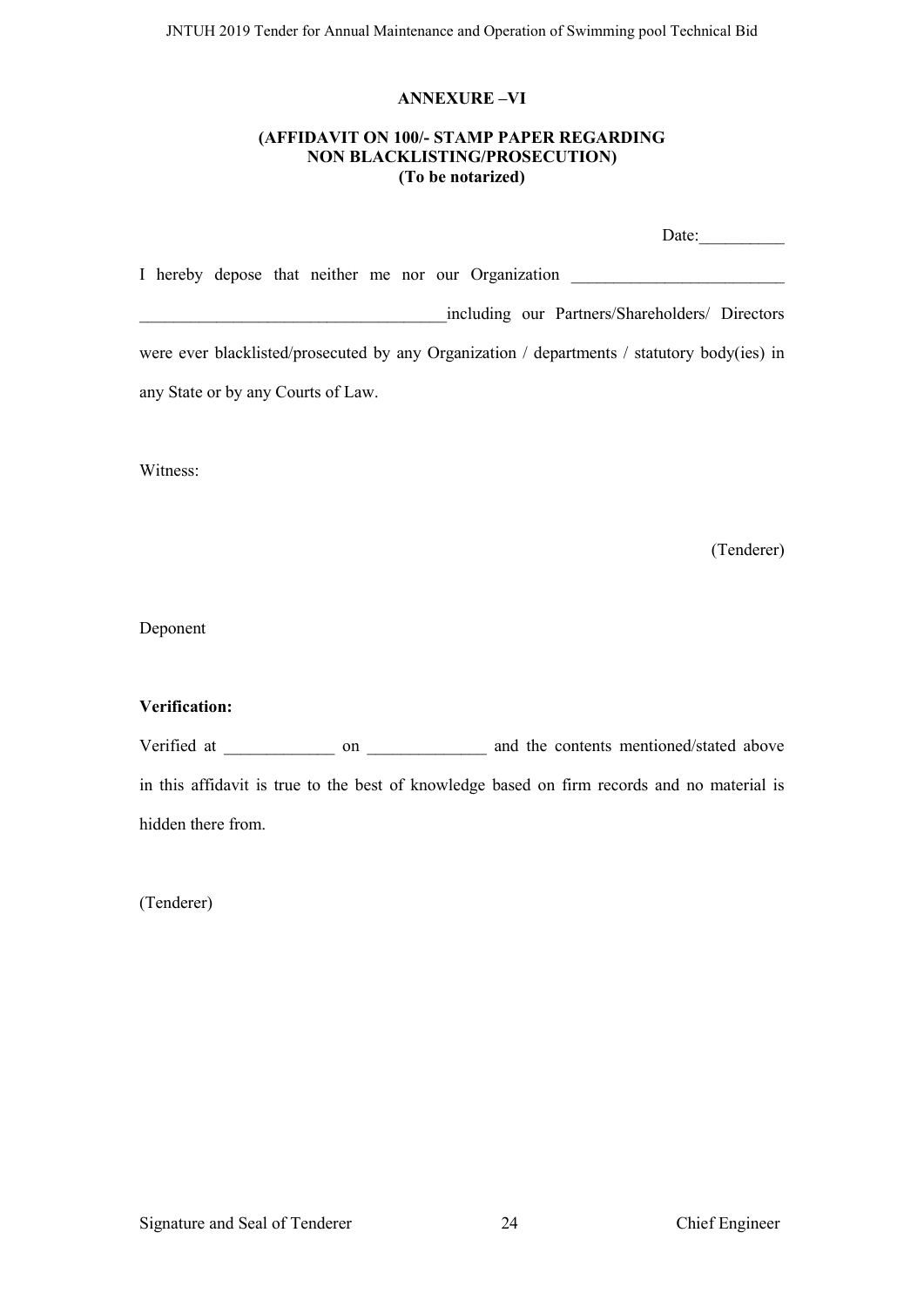#### **ANNEXURE- VII**

#### **"SCOPE OF SERVICE"**

1. The Contractor will be fully responsible for everything in relation to Annual maintenance and Operation Services of Swimming Pool at JNTUH Indoor Stadium, Kukatpally, Hyderabad including cost of material (Chemical,

Chlorine etc.) required from time to time.

2. That all equipments required for functioning of the swimming pool shall be provided by JNTUH, however, Contractor will be responsible for safe custody and working of equipments.

3. That the Contractor shall be responsible for maintenance of the swimming pool as per Byelaws of Telangana Govt.

4. The contractor is responsible for:

**Maintenance of pool:**

- Mixing of required chemicals in the water so that quality of water is safe and hygienic to swim.
- The required chemicals and consumables are to be procured by the contractor at his own cost and should maintain a record of the chemicals being used.
- One skilled pool operator should be available during the operation of the swimming pool, as per the time slots given by the JNTUH in the Tender documents.
- One male/one female housekeeping person for cleaning the wash rooms and pool area should be provided by the contractors as per the time slots given by JNTUH
- Ensure the blend of chemical / chlorine etc. added in the swimming pool water are as per Health Trade License standards
- In case of any loss of health due to poor sanitation or water treatment the Contractor shall be held responsible
- **Coaching:**
	- Two Male coaches should be provided during the time slots for gents.
	- Two female coaches should be provided during the time slots for Ladies.
	- The male and female coaches should have been certified by NIS, STA-UK,Aust swim, ASCTA.RLSS, or YMCA Certified.
	- One certified Lifeguard Should be present during the pool operations to respond to any emergency situation
	- 5. The contractor is to ensure that the swimmers maintain discipline and follow the rules.
	- 6. Any instance of violation of rules should be immediately brought to the notice of the Chief Engineer
	- 7. The University/CE will regulate/control the entry of the persons into Swimming pool and not more than 30 swimmers will be allowed during any given slot.

#### **8. Other function of Contractor includes:**

- To carry out the vacuum cleaning to clear the bottom of pool and keep it free from all dust particles as and when required.
- To ensure back washing the filter to keep the high reading of pressure gauge maintained on the filter at the required level.
- To ensure rinsing of filter sand to be done in each operation and then back washing to keep the filter media free from all dirt.
- To keep the chlorine level and PH level of water at normal position.
- To check all the electrical system, recirculation pump, washer ball, valves etc. completely functional during every operation.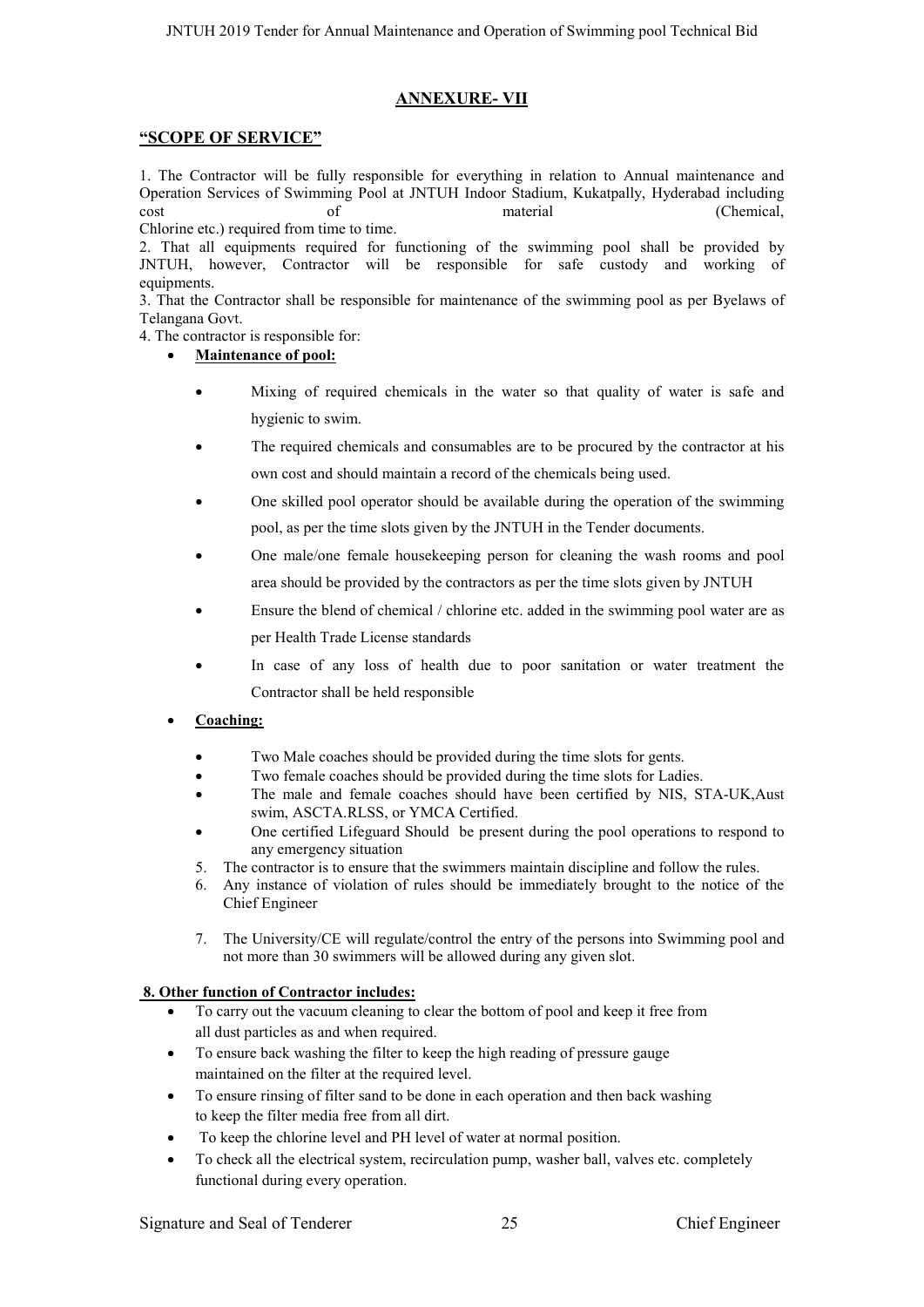- To clean water line of tiles.
- To clean vacuum pool floor, if needed.
- To check and maintain filter gauges.
- To check over flow channel and clean if required.
- To clean the tiles around the pool.
- To check and clean all other things essential for maintenance and operation of swimming pool.
- To perform any other function not specified above with regard to proper upkeep running and maintenance of swimming pool.
- Chemicals such as chlorine, Alum etc. and any other items that are used for the maintenance purpose will be purchased by the Contractor and the university will not pay any amount for such items.
- To ensure that water quality in the pool shall be as per standards issued by the Bureau of Indian Standards (BIS). The Contractors shall test the quality of water periodically as per the standards and maintain a proper record of this.
- To ensure that all the employees of the Contractor shall be issued Identity cards bearing their photographs
- That the Contractors will be responsible for all the expenses incurred by the swimmer(s) if he (they) suffers (suffer) any disease/ infection/ injuries on account of nonstandard chemical used by the Contractor for maintaining the swimming pool.
- To ensure that students/staff wear swimming costumes while swimming.

#### **Timings for Swimming Slots:**

| <b>Morning Slots</b>      |                         |  |  |  |  |
|---------------------------|-------------------------|--|--|--|--|
| 6.00 A.M to 6.45 AM (I)   | Open to Boys (Students) |  |  |  |  |
| 7.00 A.M to 7.45 AM (II)  | Open to Boys (Students) |  |  |  |  |
| 8.00 A.M to 8.45 AM (III) | Open to Staff (Gents)   |  |  |  |  |

| <b>Evening Slots</b>     |                                           |  |  |  |  |
|--------------------------|-------------------------------------------|--|--|--|--|
| 4.30 P.M to 5.15 PM (I)  | Open to Girls (Students)                  |  |  |  |  |
| 5.15 P.M to 6.00 PM (II) | Open to Staff (Ladies) & Girls (Students) |  |  |  |  |

**Note: Days / Timings can be altered at the discretion of JNTUH.**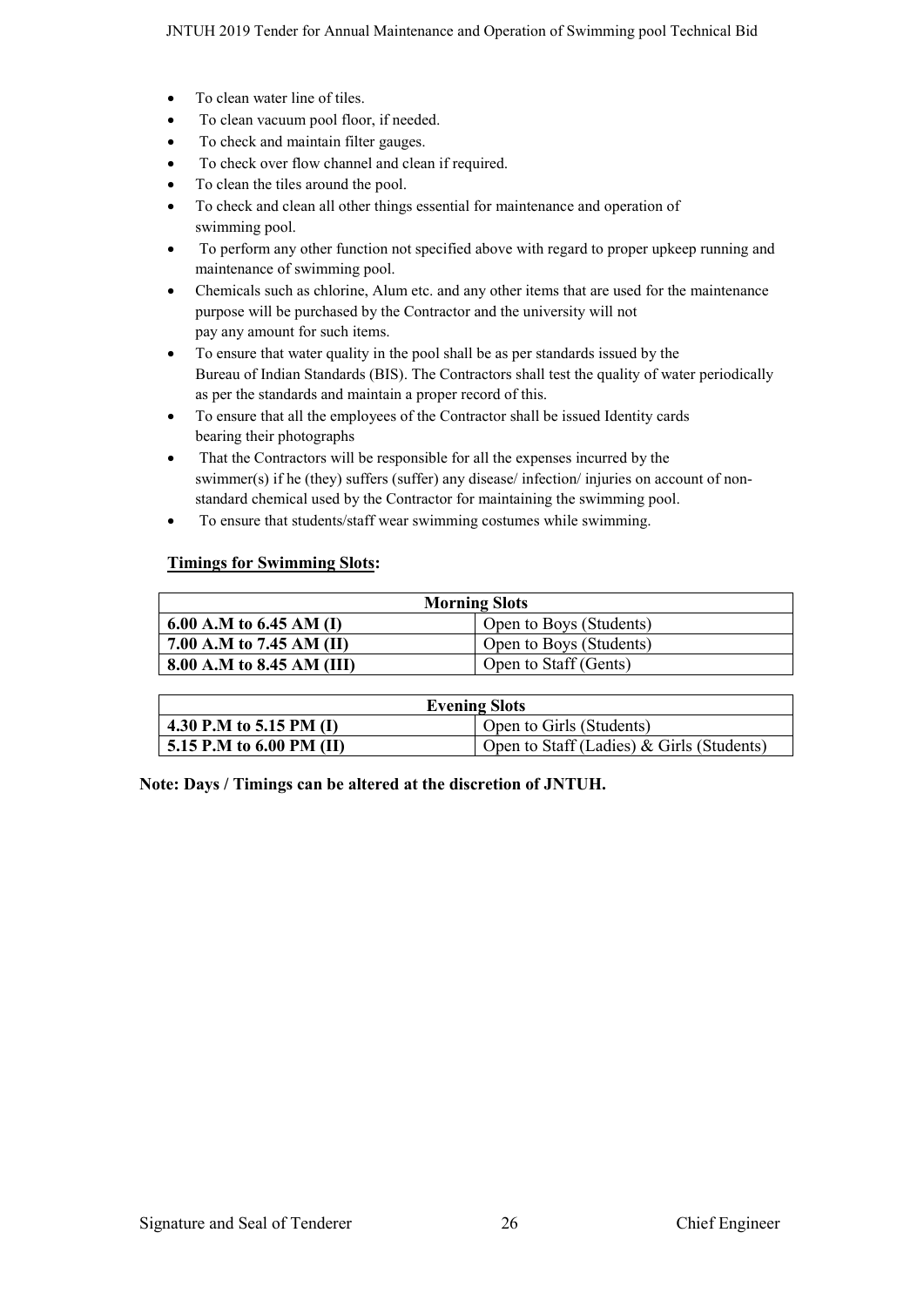#### **ANNEXURE – VIII**

#### **"DEPLOYMENT OF WORKERS"**

That the Contractor shall be responsible for up keep, cleaning, running and maintenance of Swimming Pool at JNTUH. The Contractor will maintain and operate the swimming pool plant as per time schedule and when not in use the Contractor will keep the swimming pool clean. That the Contractor shall employ under mentioned employees for rendering satisfactory services on all days.

#### **1. For Maintenance and operation of Swimming Pool:**

- Oualified Life Guard for saving life & training of swimmers ------------ One
- Experienced/ trained person to operate swimming pool ------------ One
- Un-skilled attendant Male / Female for cleaning Swimming Pool ---------- One( as per time slot)
- Male / Female coaches for Coaching ---------- 2 per slot

#### **Timings for Swimming Slots:**

| <b>Morning Slots</b>      |                         |  |  |  |  |
|---------------------------|-------------------------|--|--|--|--|
| 6.00 A.M to 6.45 AM (I)   | Open to Boys (Students) |  |  |  |  |
| 7.00 A.M to 7.45 AM (II)  | Open to Boys (Students) |  |  |  |  |
| 8.00 A.M to 8.45 AM (III) | Open to Staff (Gents)   |  |  |  |  |

| <b>Evening Slots</b>                   |                                             |  |  |  |  |  |
|----------------------------------------|---------------------------------------------|--|--|--|--|--|
| 4.30 P.M to 5.15 PM (I)                | Open to Girls (Students)                    |  |  |  |  |  |
| $\frac{1}{2}$ 5.15 P.M to 6.00 PM (II) | Open to Staff (Ladies) $&$ Girls (Students) |  |  |  |  |  |

**Note: Days / Timings can be altered at the discretion of JNTUH..**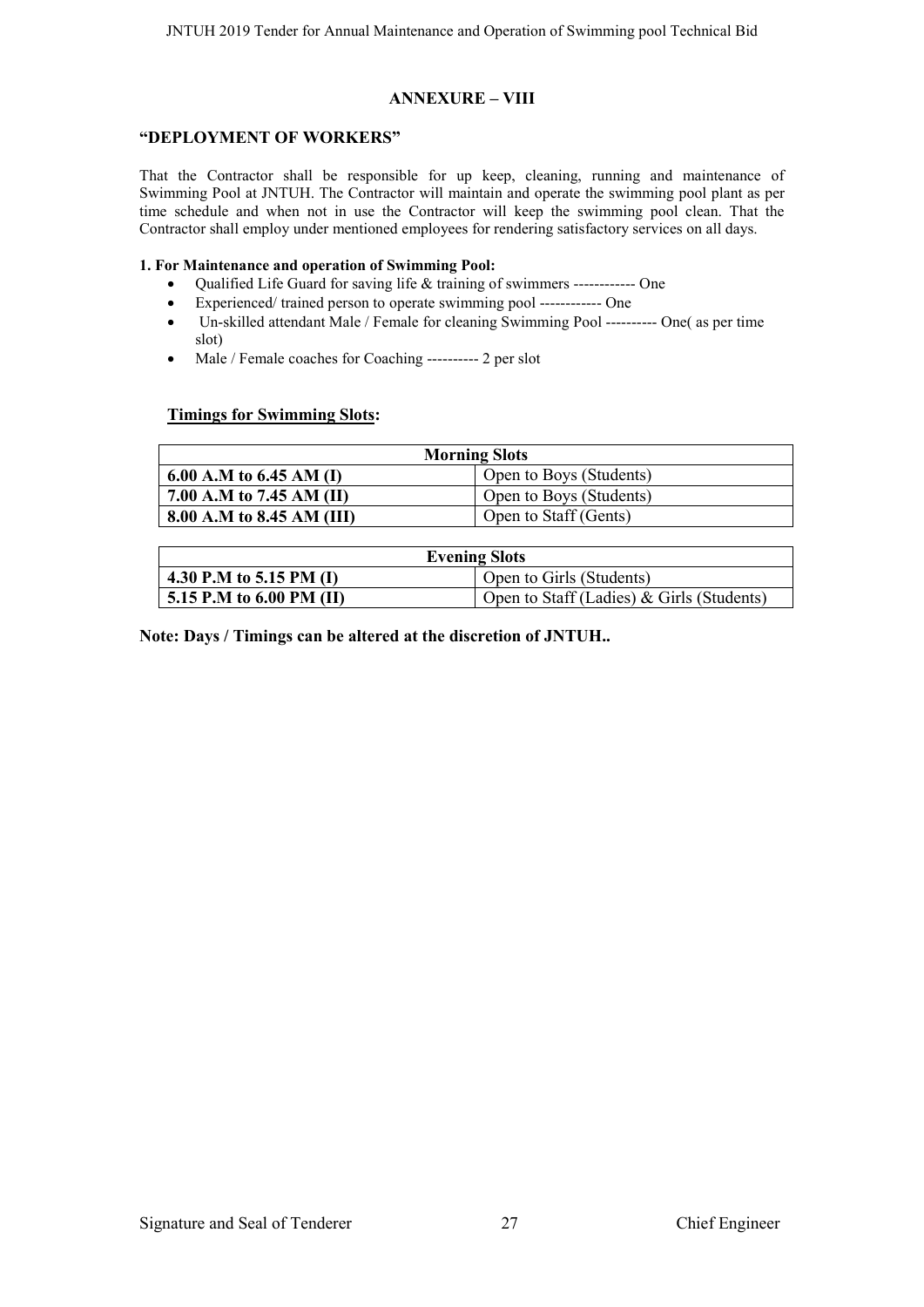## **ANNEXURE – IX**

#### **LIST OF PRESENT AND PAST CLIENTS**

#### **(Please give complete details as per the following format. The information provided will facilitate evaluation of your Technical Bid)**

| Sl.<br>No. | Name of the<br>Organisation with<br>complete postal<br>address<br>mentioning Pvt<br>Sector / Govt<br>Body / PSU /<br>Club/College/<br>University /<br><b>Training Institute</b><br>etc | Name and<br>Designation<br>of the<br>contact<br>person with<br>Tel. No. /<br>Mob No./<br>Email ID | Period for<br>which the<br>contract<br>was<br>awarded. | No. of<br>persons<br>deployed<br>by your<br>firm /<br>Company /<br>$Co - op$<br>Society<br>etc | Nature of<br>work<br>Swimming<br>Pool<br>$&$ annual<br>turnover<br>from this<br>client |
|------------|----------------------------------------------------------------------------------------------------------------------------------------------------------------------------------------|---------------------------------------------------------------------------------------------------|--------------------------------------------------------|------------------------------------------------------------------------------------------------|----------------------------------------------------------------------------------------|
|            |                                                                                                                                                                                        |                                                                                                   |                                                        |                                                                                                |                                                                                        |
|            |                                                                                                                                                                                        |                                                                                                   |                                                        |                                                                                                |                                                                                        |
|            |                                                                                                                                                                                        |                                                                                                   |                                                        |                                                                                                |                                                                                        |
|            |                                                                                                                                                                                        |                                                                                                   |                                                        |                                                                                                |                                                                                        |
|            |                                                                                                                                                                                        |                                                                                                   |                                                        |                                                                                                |                                                                                        |
|            |                                                                                                                                                                                        |                                                                                                   |                                                        |                                                                                                |                                                                                        |
|            |                                                                                                                                                                                        |                                                                                                   |                                                        |                                                                                                |                                                                                        |
|            |                                                                                                                                                                                        |                                                                                                   |                                                        |                                                                                                |                                                                                        |
|            |                                                                                                                                                                                        |                                                                                                   |                                                        |                                                                                                |                                                                                        |
|            |                                                                                                                                                                                        |                                                                                                   |                                                        |                                                                                                |                                                                                        |
|            |                                                                                                                                                                                        |                                                                                                   |                                                        |                                                                                                |                                                                                        |
|            |                                                                                                                                                                                        |                                                                                                   |                                                        |                                                                                                |                                                                                        |
|            |                                                                                                                                                                                        |                                                                                                   |                                                        |                                                                                                |                                                                                        |